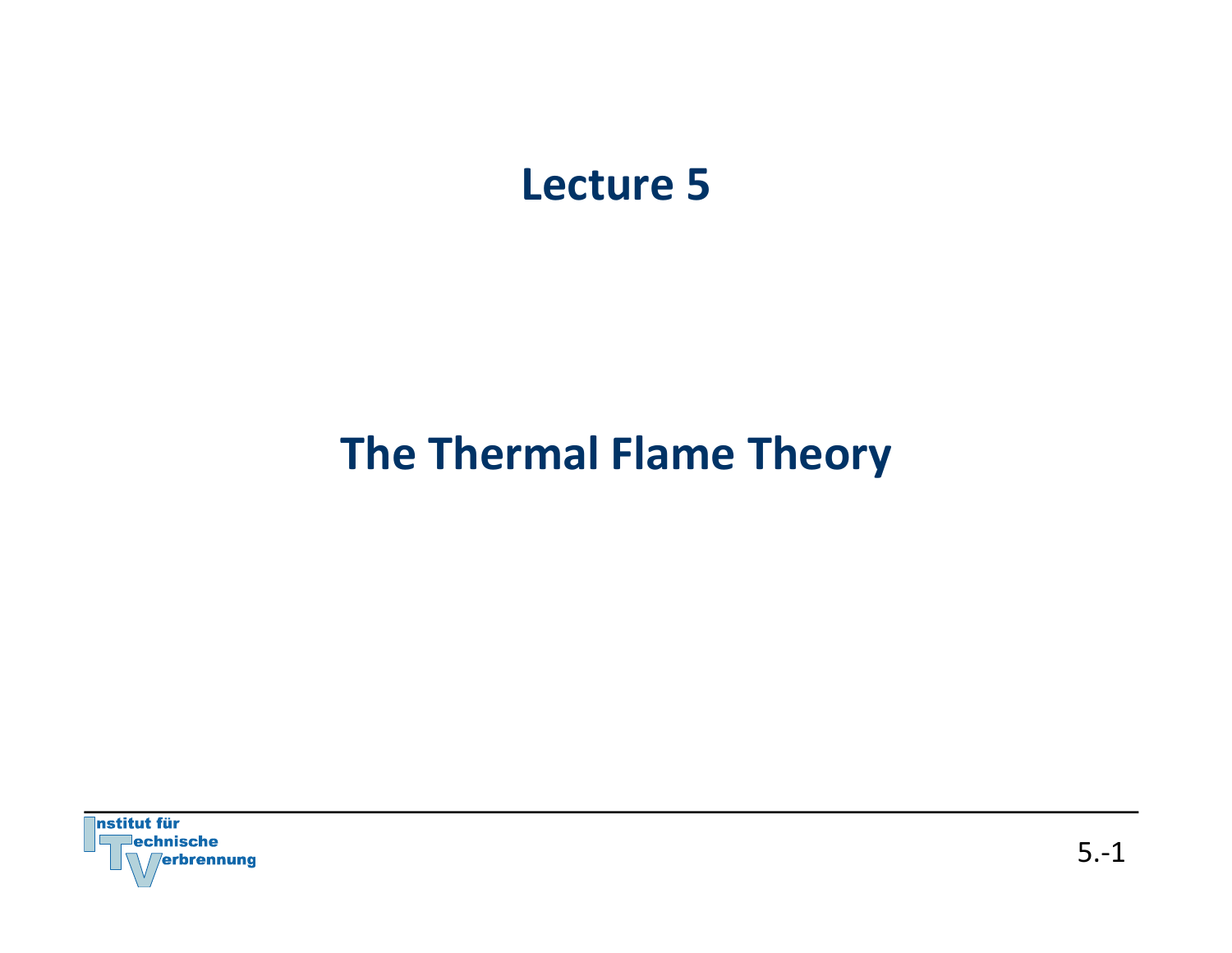- In 1938 Zeldovich and Frank-Kamenetzki develops the classical example of an asymptotic description of the structure of a premixed flame
- Prerequisite: Single one-step reaction

$$
\nu_\text{F}'\text{F} + \nu_{\text{O}_2}'\text{O}_2 \rightarrow \nu_\text{P}''\text{P}.
$$

• We will assume that reaction rate is first order with respect to fuel and to oxygen

$$
\omega = B \frac{\rho Y_{\text{F}}}{W_{\text{F}}} \frac{\rho Y_{\text{O}_2}}{W_{\text{O}_2}} \exp\left(\frac{-E}{\mathcal{R}T}\right)
$$

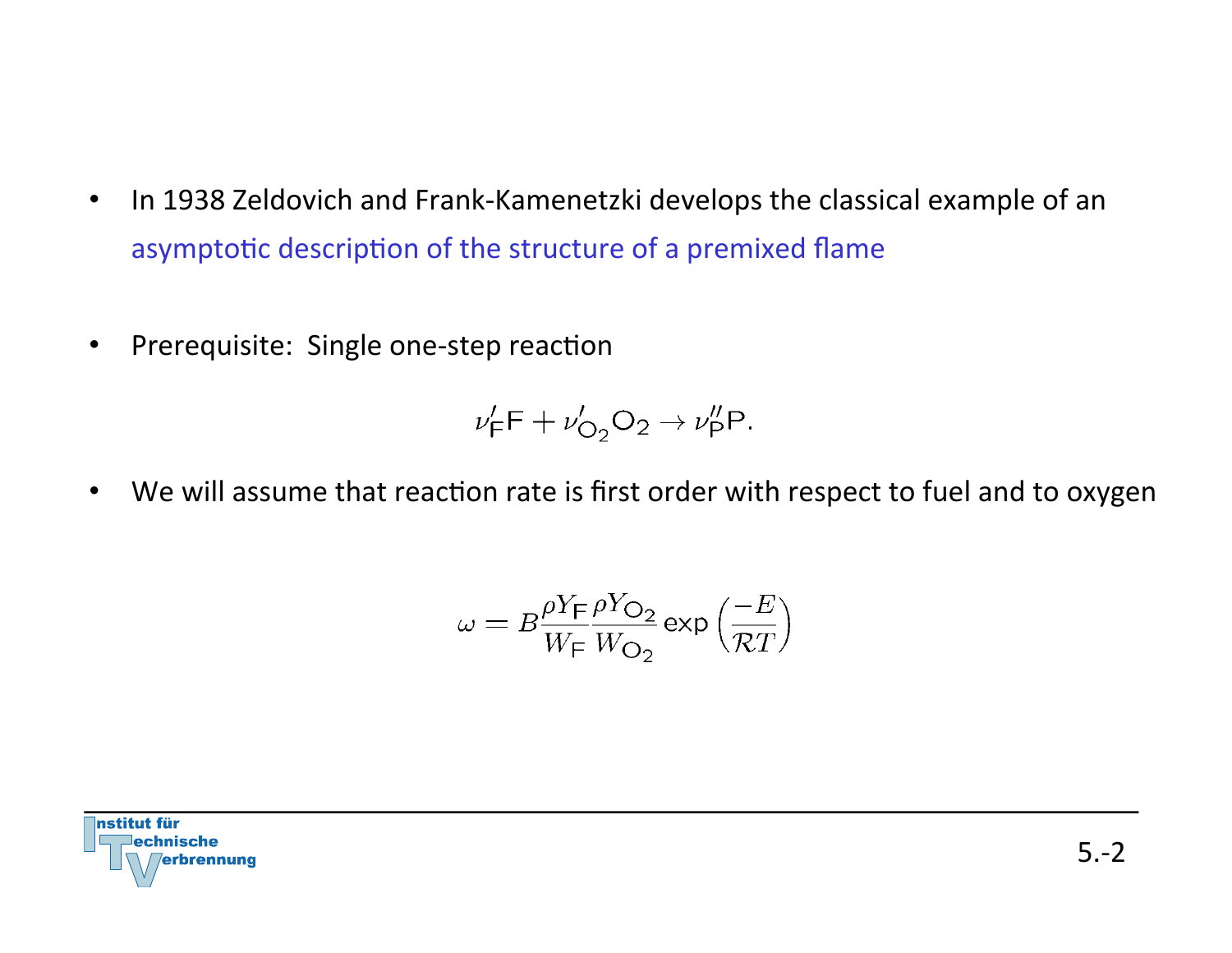- Alternative forms, in particular a rate which is first order with respect to the fuel only, may also be considered
- We will show that this case will be contained as a limit for lean flames in

$$
\omega = B \frac{\rho Y_{\mathsf{F}}}{W_{\mathsf{F}}} \frac{\rho Y_{\mathsf{O}_2}}{W_{\mathsf{O}_2}} \exp\left(\frac{-E}{\mathcal{R}T}\right)
$$

- The most important feature in is the Arrhenius type temperature dependence
- The activation energy *E* is assumed to be large
- Both the activation energy *E* and the frequency factor *B* are adjustable parameters and cannot be deduced from elementary kinetic data

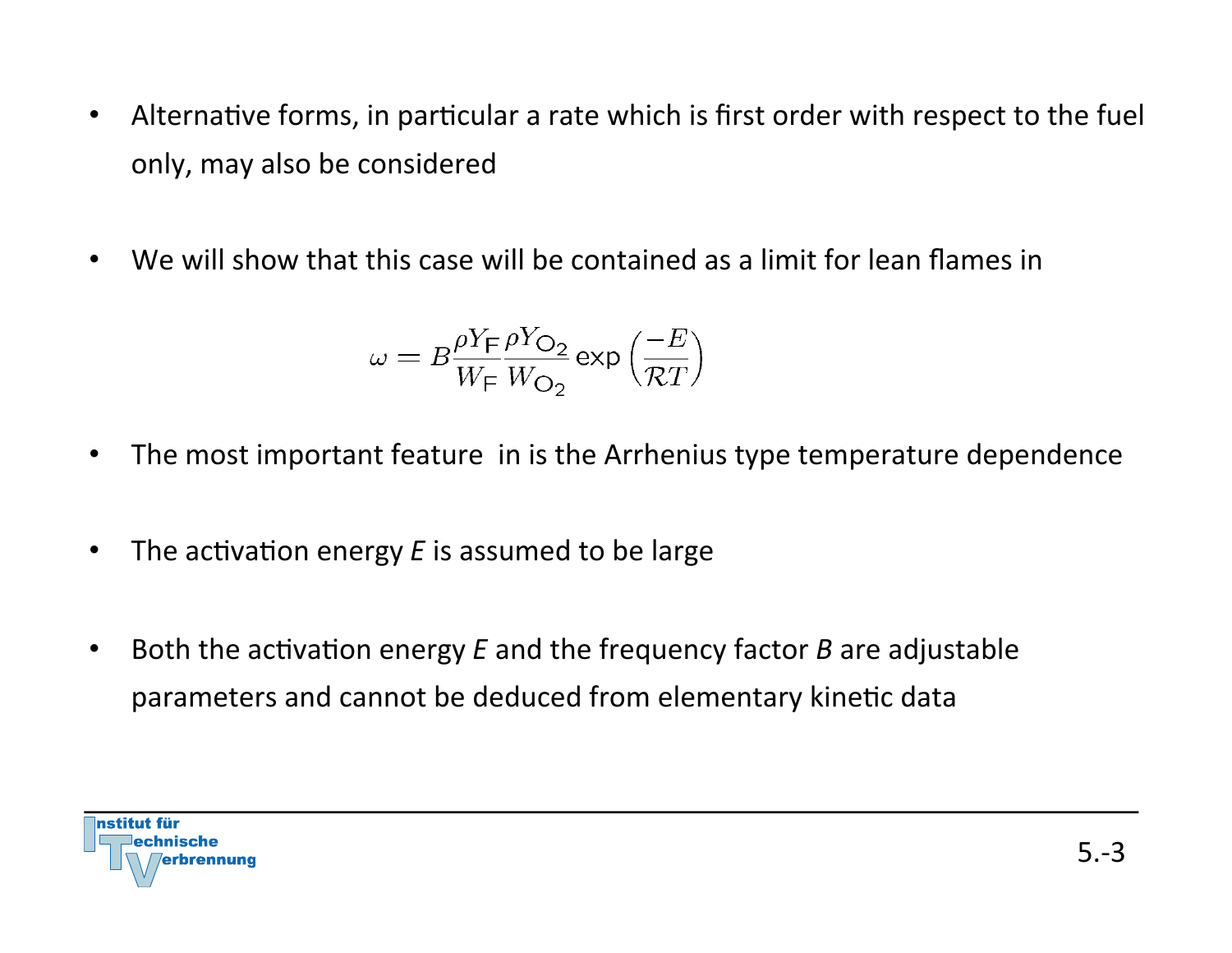- The one-step model has widely been used in descriptions of flame stability, where it essentially serves as model that produces a thin flame with a strong temperature sensitivity
- In this lecture, we will derive an explicit expression for the burning velocity
- This is to be compared in Lecture 7 to results derived from a four-step reduced mechanism for methane-air flames

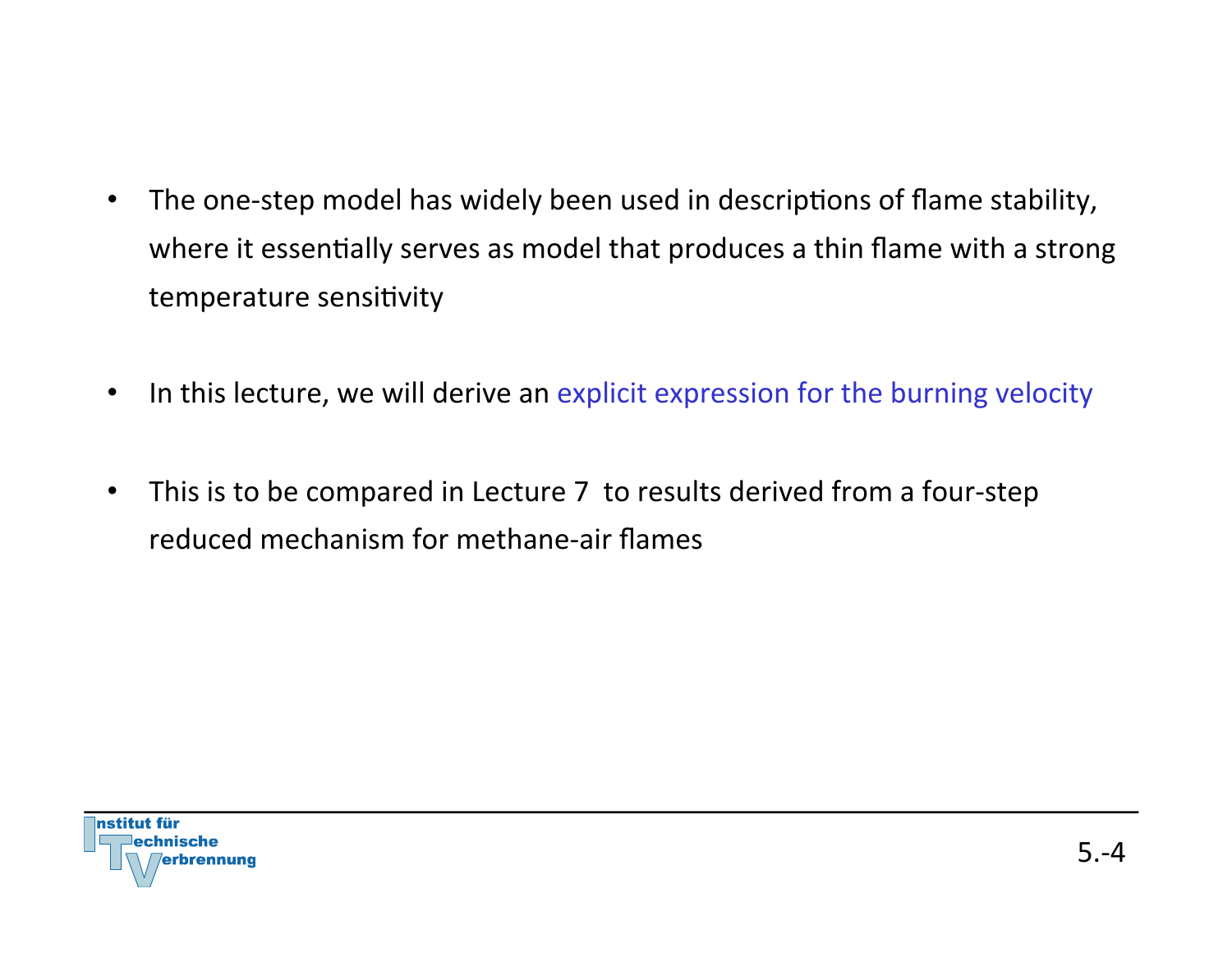## **Schematic Flame Structure**

- •Reaction is assumed to be irreversible
	- $\rightarrow$  Reaction rate must vanish in burnt gas

•Therefore one of the reactants must be entirely depleted:

- Fuel for lean flames
- Oxidizer for rich flames
- **Both for stoichiometric flames**
- This leads to the condition in the burnt gas:



 $Y_{F,b} \cdot Y_{O_2,b} = 0.$ 

Institut für ■echnische erbrennung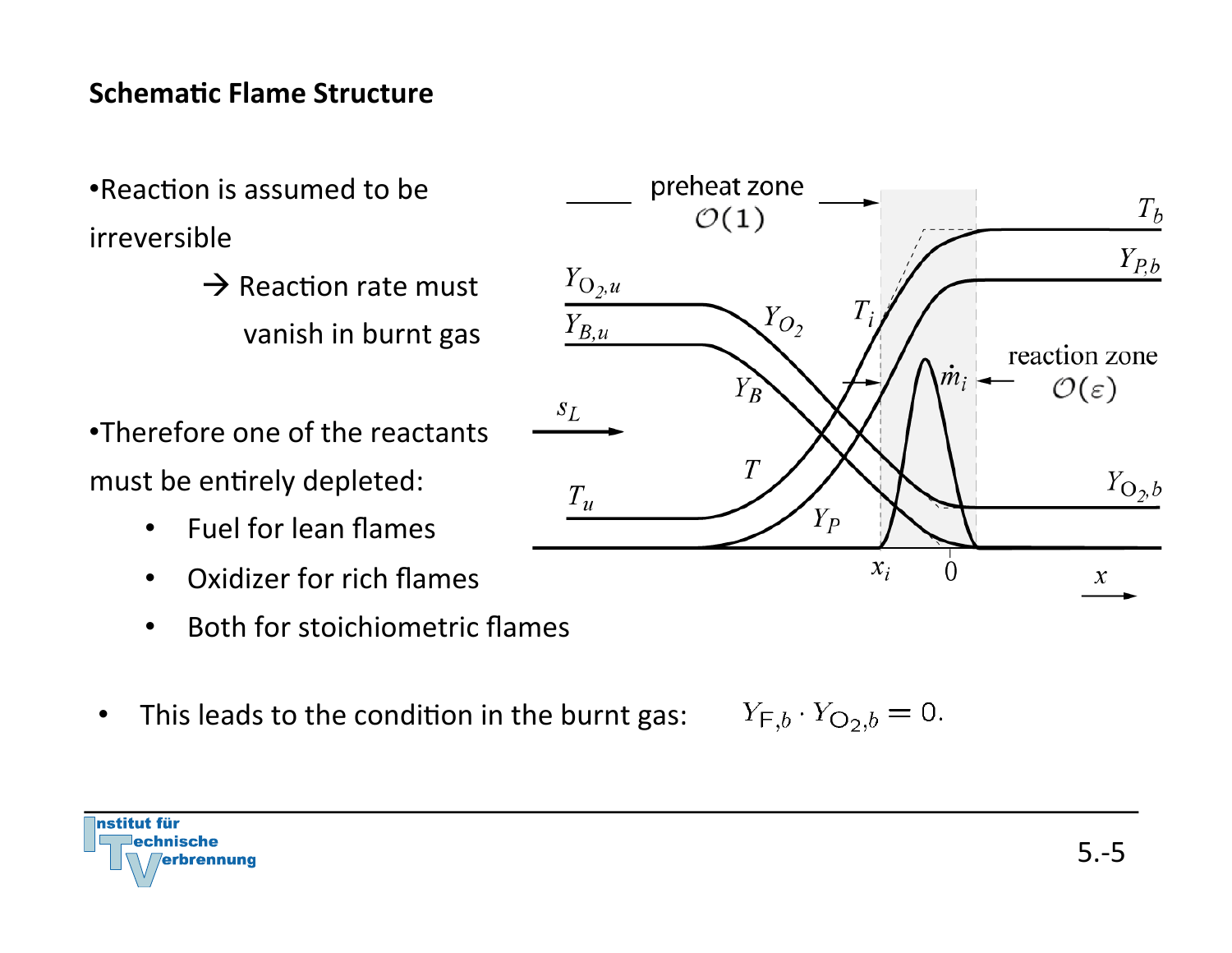- Combustion of reactants in the reaction zone leads to an increase in temperature and therefore an increase of the reaction rate
- In the asymptotic analysis to be developed, the large temperature dependence of the reaction rate, expressed by the large activation energy will play a crucial role
- Let us assume at first that the diffusion flux can be written as

$$
\boldsymbol{j}_i = -\rho D_i \operatorname{grad} Y_i, \quad D_i = D_{i, N_2},
$$

where Lewis number is unity

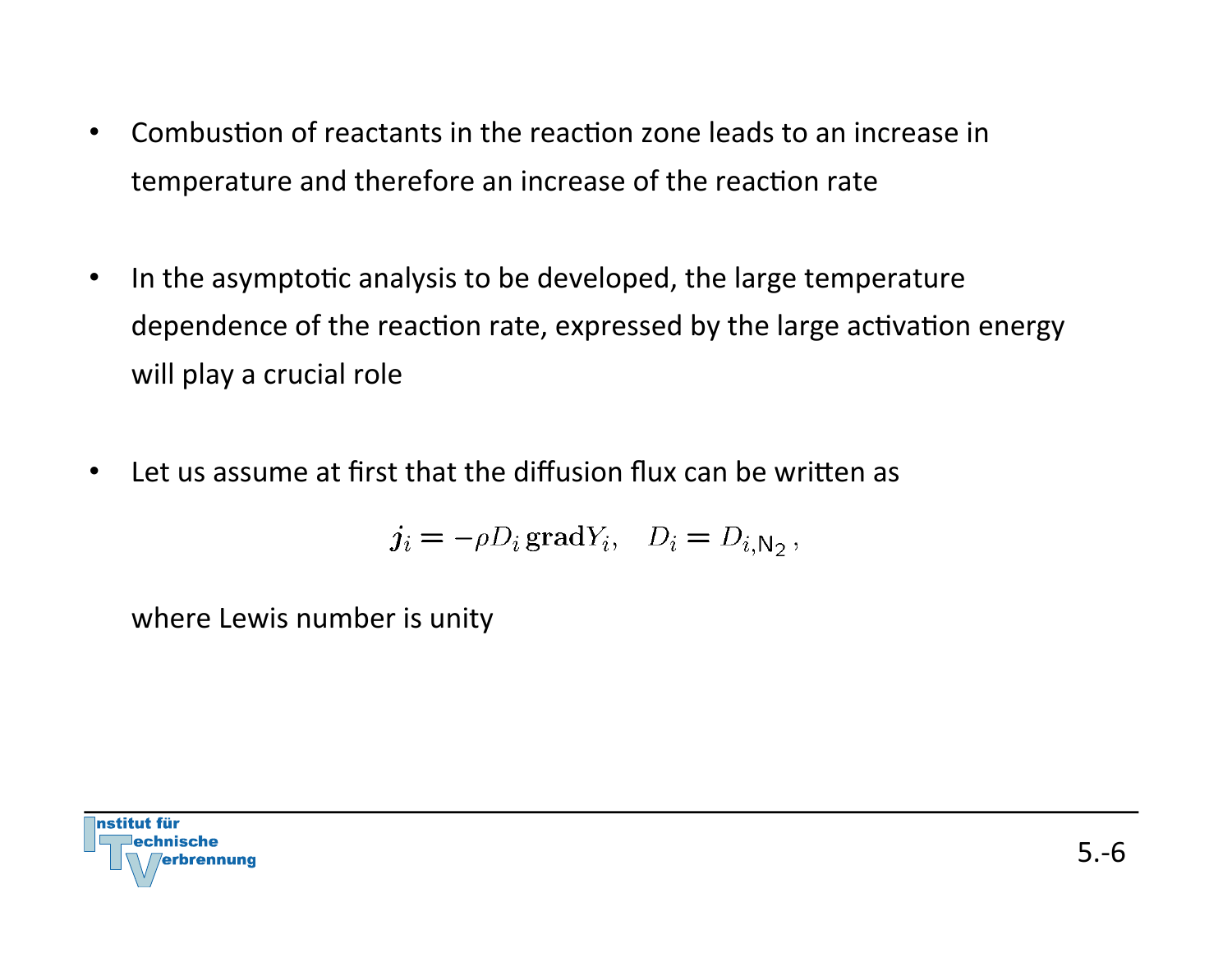• The species balance equation

$$
\rho \frac{\mathsf{D} Y_i}{\mathsf{D} t} = \frac{1}{\mathsf{L} \mathsf{e}_i} \mathbf{div} \left( \frac{\lambda}{c_p} \mathbf{grad} Y_i \right) + W_i \sum_{l=1}^r \nu_{il} \omega_l.
$$

is considered for mass fractions of fuel and oxygen

• **Full** 
$$
\rho_u s_L \frac{dY_F}{dx} = \frac{d}{dx} \left( \frac{\lambda}{c_p} \frac{dY_F}{dx} \right) - \nu'_F W_F \omega
$$

• **Oxygen** 
$$
\rho_u s_L \frac{dY_{O_2}}{dx} = \frac{d}{dx} \left( \frac{\lambda}{c_p} \frac{dY_{O_2}}{dx} \right) - \nu'_{O_2} W_{O_2} \omega.
$$

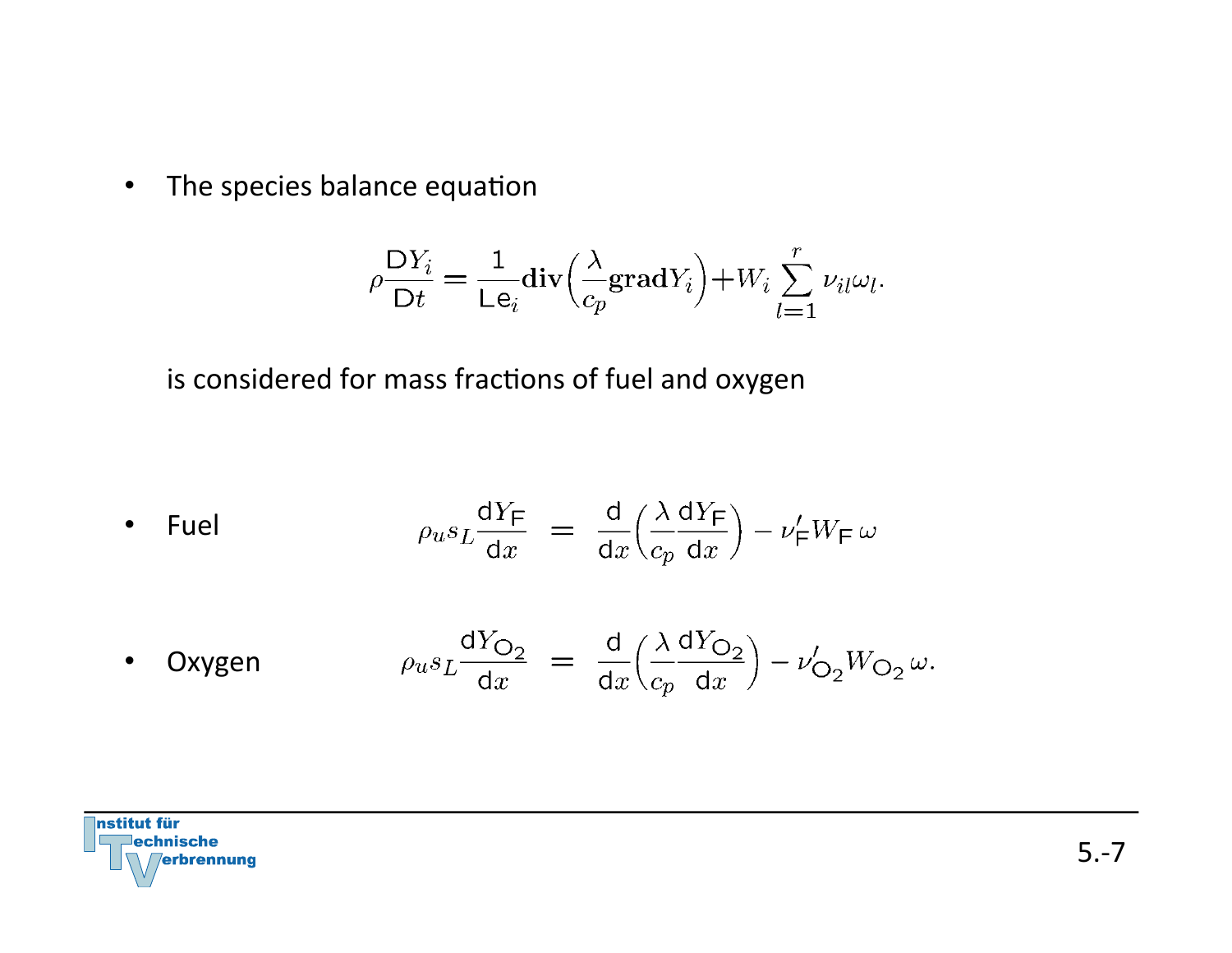• The temperature equation

$$
\rho \frac{\mathsf{D}T}{\mathsf{D}t} = \frac{1}{c_p} \frac{\mathsf{D}p}{\mathsf{D}t} + \text{div} \Big( \frac{\lambda}{c_p} \text{grad} T \Big) + \sum_{l=1}^r \frac{Q_l}{c_p} \omega_l + \frac{\dot{q}_R}{c_p}.
$$

using  $ρ$  *u* =  $ρ<sub>u</sub>$  *s*<sub>*L*</sub> yields

$$
\rho_u s_L \frac{dT}{dx} = \frac{d}{dx} \left( \frac{\lambda}{c_p} \frac{dT}{dx} \right) - \frac{Q}{c_p} \omega.
$$

• These can be combined with the species equations in the coupling functions

$$
Y_{\mathsf{F}} = -\frac{\nu_{\mathsf{F}}' W_{\mathsf{F}} c_p}{Q} (T - T_b) + Y_{\mathsf{F},b}
$$

$$
Y_{\mathcal{O}_2} = -\frac{\nu'_{\mathcal{O}_2} W_{\mathcal{O}_2} c_p}{Q} (T - T_b) + Y_{\mathcal{O}_2, b}
$$

• Here  $Q$  and  $c_p$  have been assumed constant for simplicity

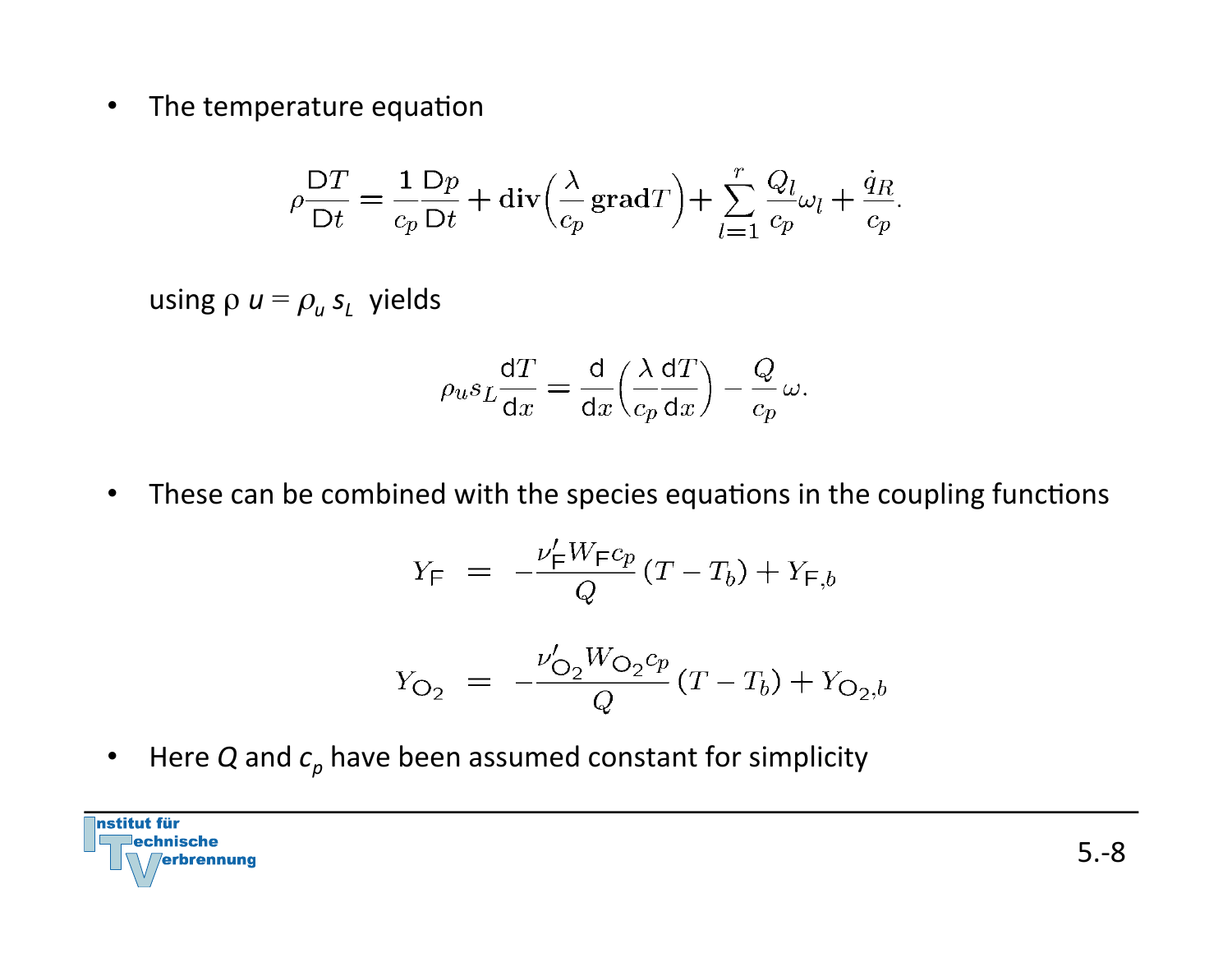- In the small Mach number limit from the momentum equation one obtains the solution
	- $p =$  const
- With the aid of the thermal equation of state the fuel and oxidizer mass fractions, the density, the thermal conductivity as well as the reaction rate can be expressed as a function of temperature

• Again one obtains the solution of the continuity equation as  $\rho u = \rho_u s_L$ ,

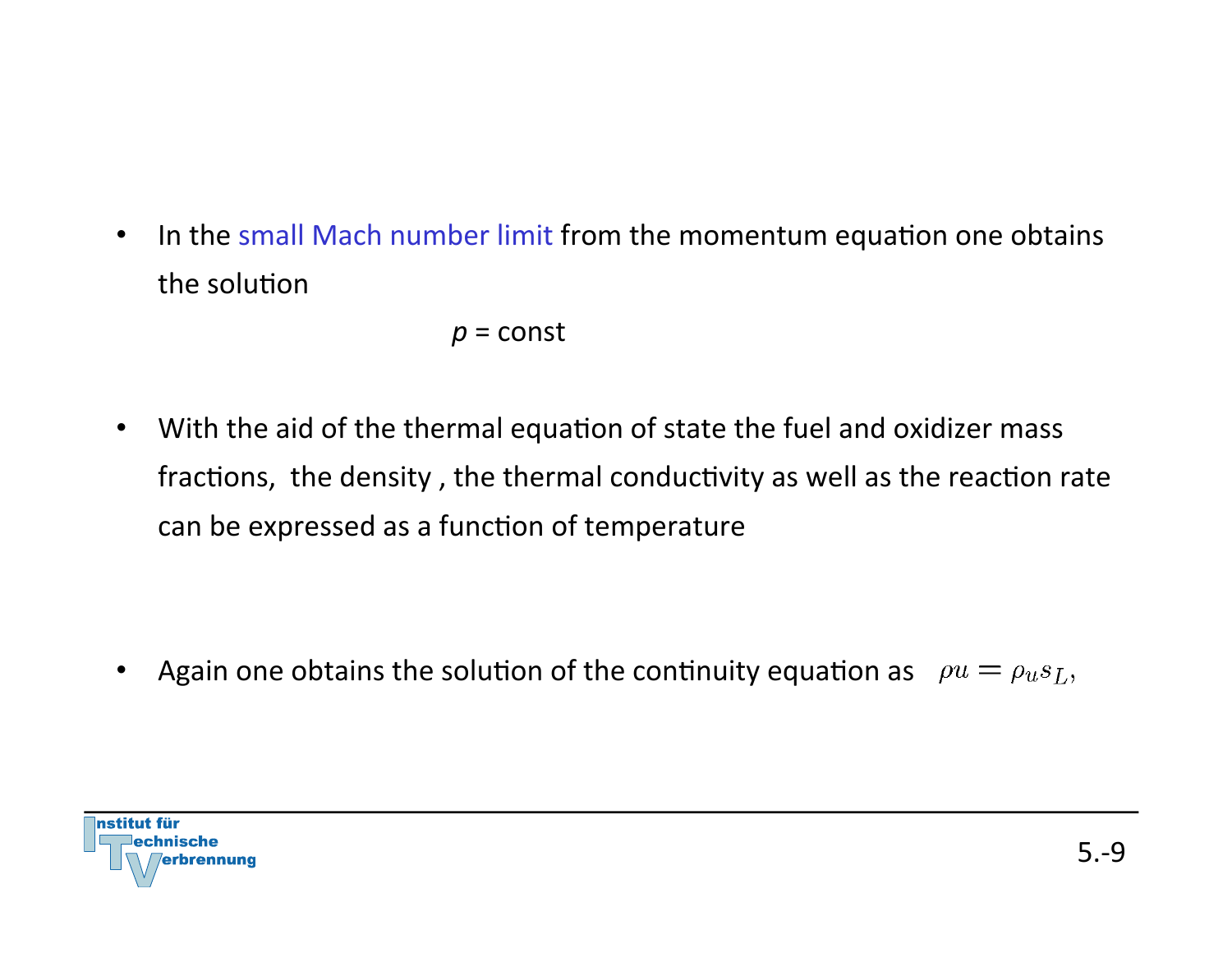• The only differential equation remaining describes the temperature profiles in *x*-direction

$$
o_u s_L \frac{dT}{dx} = \frac{d}{dx} \left(\frac{\lambda}{c_p} \frac{dT}{dx}\right) - \frac{Q}{c_p} \omega
$$

- Zeldovich and Frank-Kamenetzki used the following assumptions introducing the ignition temperature  $T_i$ :
	- 1. In the preheat zone,  $T \leq T_i$ , no reactions take place, therefore  $\omega = 0$
	- 2. In the reaction zone,  $T \geq T_i$ , the convective term in the temperature equation can be neglected compared to the diffusion and the reaction term

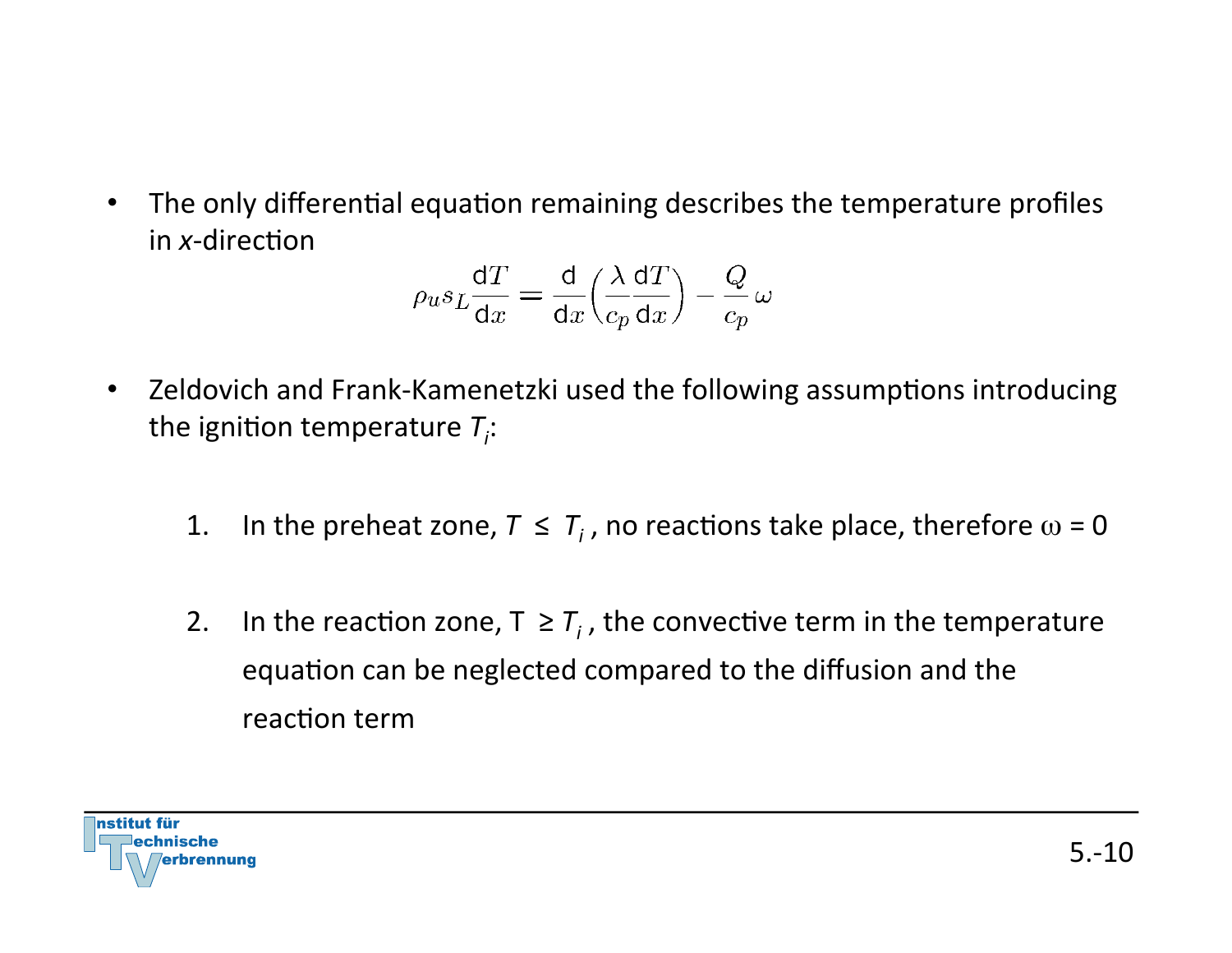- In the preheat zone,  $T \leq T_i$  and  $\omega = 0$  the temperature equation can be integrated
- Considering the boundary condition

$$
\frac{dT}{dx}\Big|_{x\to -\infty} = 0 \quad \text{and} \quad T\Big|_{x\to -\infty} = T_u
$$

we achieve for the first derivative

$$
\frac{\mathrm{d}T}{\mathrm{d}x} = \frac{c_p \,\rho_u s_L}{\lambda} (T - T_u).
$$

- With the second assumption the temperature equation can be integrated once, if the temperature  $T$  is introduced as an independent variable
- One substitutes the heat conduction term with

$$
\frac{d}{dx}\left(\frac{\lambda}{c_p}\frac{dT}{dx}\right) = \frac{dT}{dx}\frac{d}{dT}\left(\frac{\lambda}{c_p}\frac{dT}{dx}\right) = \frac{c_p}{\lambda}\frac{1}{2}\frac{d}{dT}\left(\frac{\lambda}{c_p}\frac{dT}{dx}\right)^2
$$

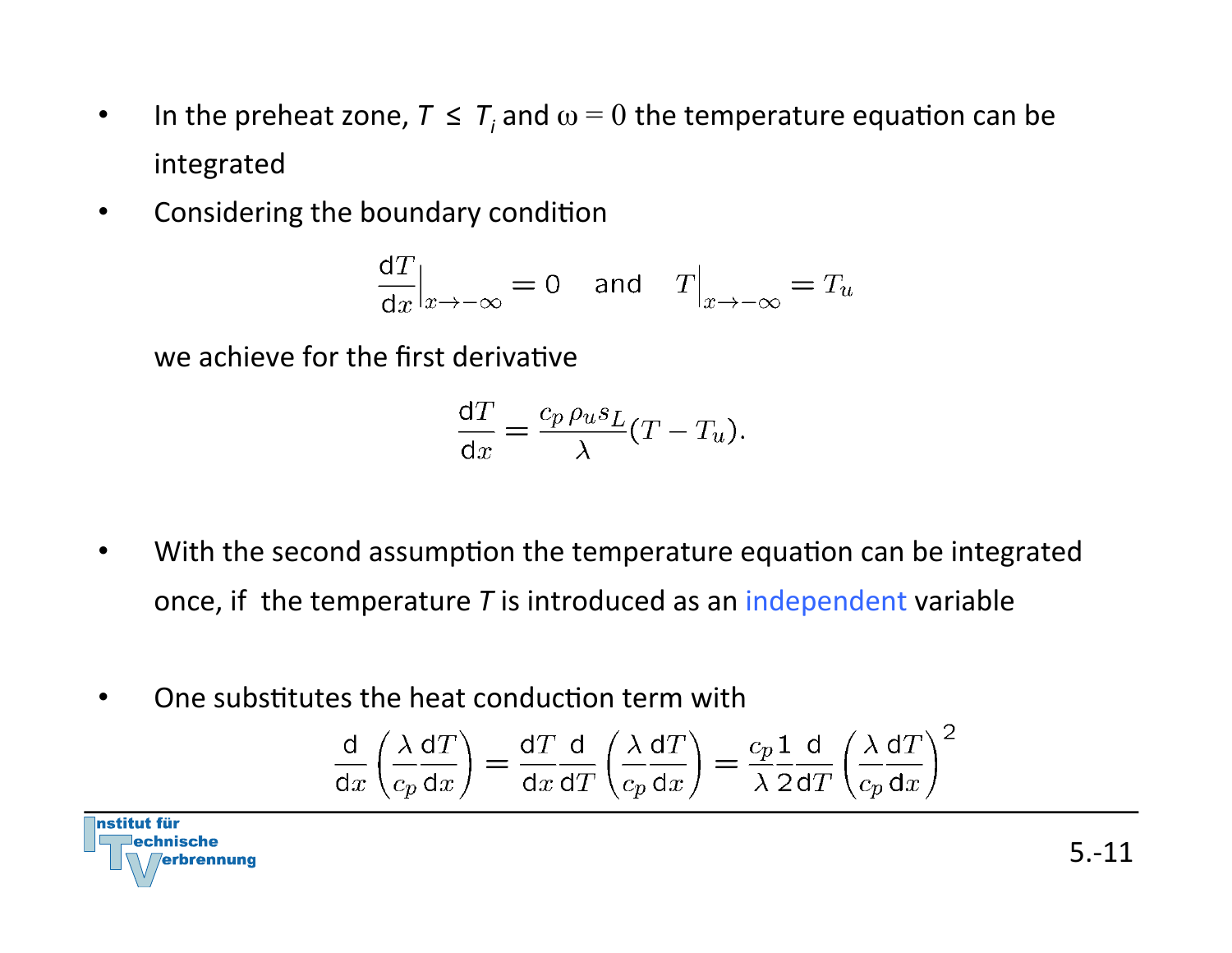• After multiplication with  $\lambda/c_p$  it follows

$$
\frac{1}{2 d T} \left(\frac{\lambda}{c_p d x}\right)^2 = -\frac{(-\Delta H)\lambda}{c_p^2} \omega(T)
$$

• With the boundary conditions at  $x = \infty$ 

$$
\left. \frac{\text{d}T}{\text{d}x} \right|_{x \to +\infty} = 0 \quad \text{and} \quad T \Big|_{x \to +\infty} = T_b
$$

• This equation can be integrated once to yield

$$
\frac{dT}{dx} = \sqrt{2\frac{(-\Delta H)}{\lambda^2} \int_T^{T_b} \lambda \,\omega(T) \,dT}
$$

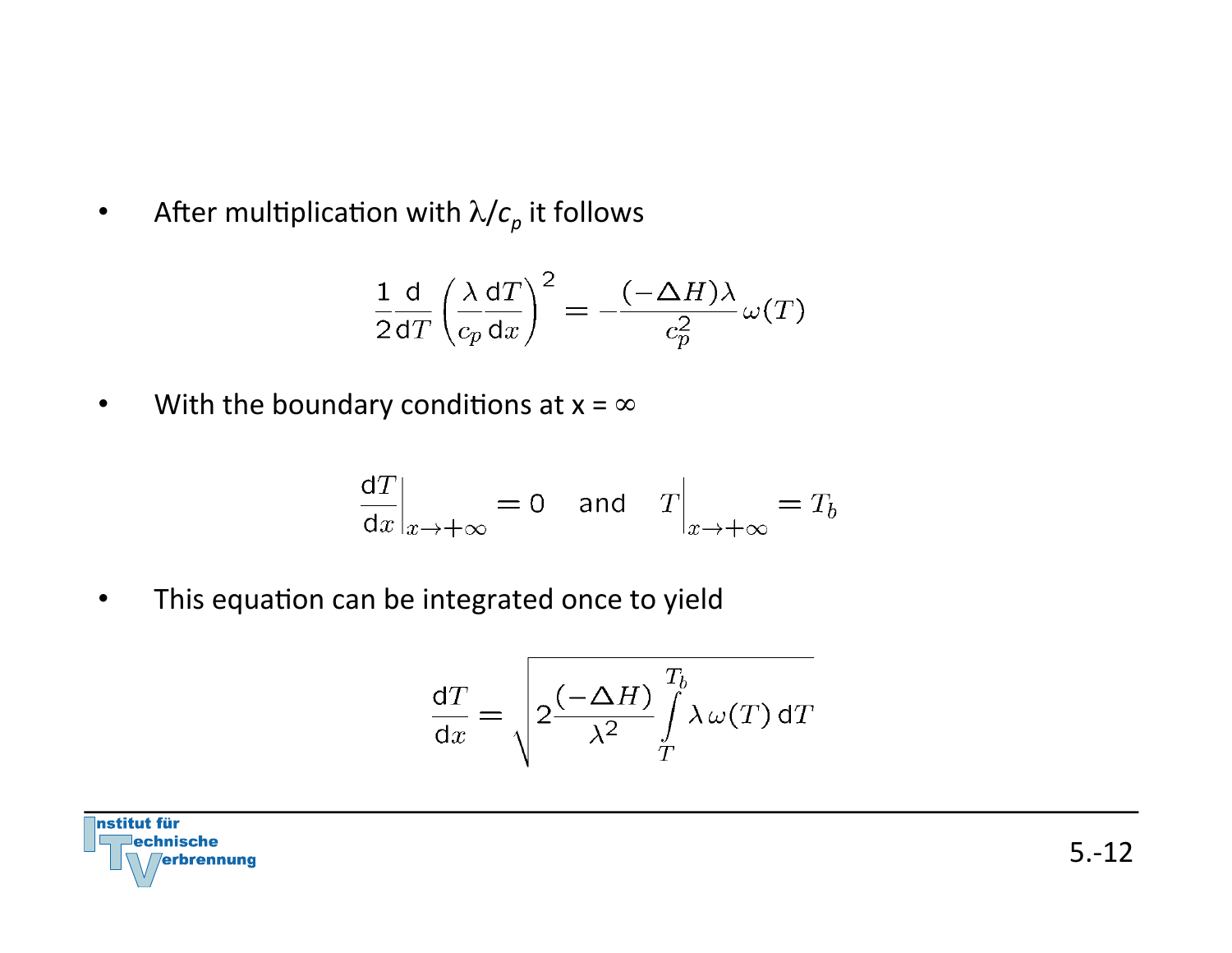• Now at the position  $x_i$  for  $T = T_{i}$ , Zeldovich and Frank-Kamenetzki equalize the derivatives of the preheat zone

$$
\frac{\mathrm{d}T}{\mathrm{d}x} = \frac{c_p \,\rho_u s_L}{\lambda} (T - T_u).
$$

and the reaction zone

$$
\frac{\mathrm{d}T}{\mathrm{d}x} = \sqrt{2\frac{(-\Delta H)}{\lambda^2}\int\limits_T^{T_b} \lambda \,\omega(T)\,\mathrm{d}T}.
$$

• This yields an equation for the burning velocity

$$
\frac{c_p \rho_u s_L}{\lambda_i} (T_i - T_u) = \sqrt{2 \frac{(-\Delta H)}{\lambda_i^2} \int_{T_i}^{T_b} \lambda \, \omega(T) \, \mathrm{d}T}.
$$

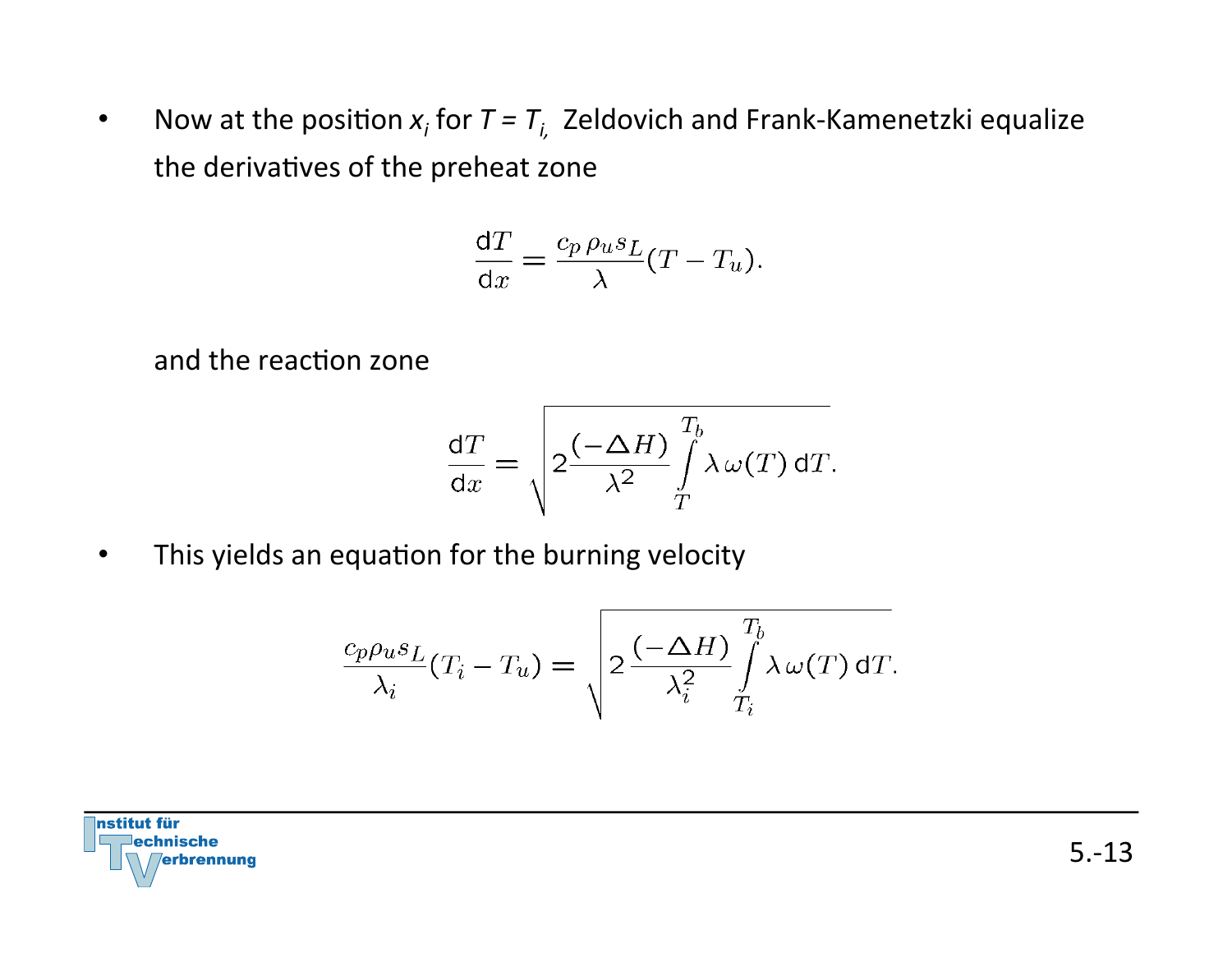- An analysis of the integral in closed form is only possible, if further simplifications are introduced
- Expanding the term in the exponent in

$$
\omega = B \frac{\rho Y_{\text{F}}}{W_{\text{F}}} \frac{\rho Y_{\text{O}_2}}{W_{\text{O}_2}} \exp\left(\frac{-E}{\mathcal{R}T}\right)
$$

in a series in *T* around  $T_b$  and neglecting higher order terms, one obtains

$$
-\frac{E}{\mathcal{R}T} = -\frac{E}{\mathcal{R}T_b} + \frac{E(T - T_b)}{\mathcal{R}T_b^2}.
$$

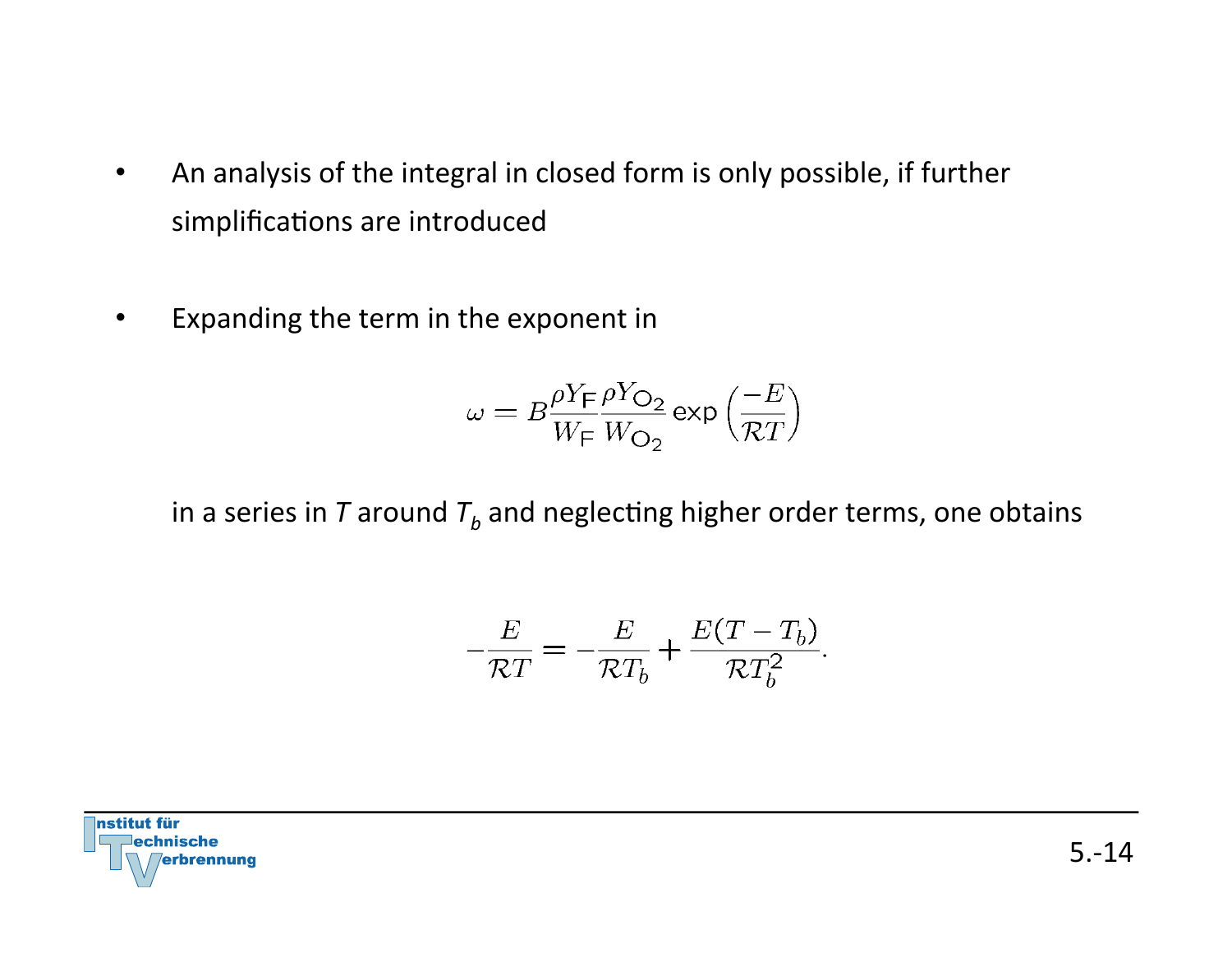• Since in the reaction zone T and  $T_b$  are only slightly different, it is meaningful to introduce the dimensionless temperature

$$
\Theta = \frac{E(T - T_b)}{\mathcal{R}T_b^2},
$$

which stays of the order  $\mathcal{O}(1)$  for large  $\Theta = \frac{E}{\mathcal{R}T_h^2}$ .

• In the reaction zone for  $T \approx T_{b}$ , in first approximation, the material properties are also constant 

$$
\rho=\rho_b,\,\lambda=\lambda_b
$$

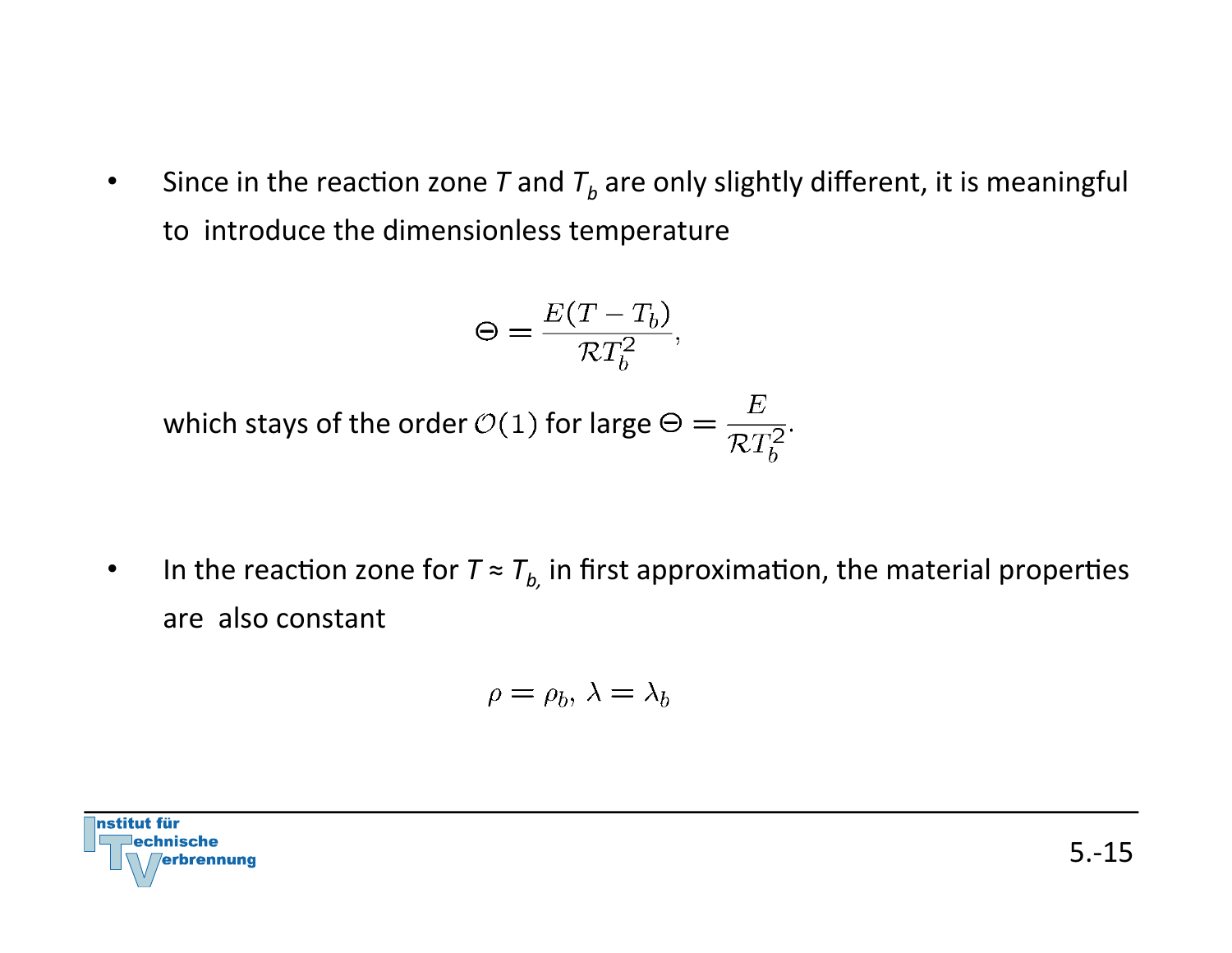• Considering 

$$
Y_{\mathsf{F},b} \cdot Y_{\mathsf{O}_2,b} = 0
$$

 and 

$$
\rho_u s_L \frac{dY_F}{dx} = \frac{d}{dx} \left( \frac{\lambda}{c_p} \frac{dY_F}{dx} \right) - \nu'_F W_F \omega
$$
  

$$
\rho_u s_L \frac{dY_{O_2}}{dx} = \frac{d}{dx} \left( \frac{\lambda}{c_p} \frac{dY_{O_2}}{dx} \right) - \nu'_{O_2} W_{O_2} \omega.
$$

the reaction rate can be written as

$$
\omega = B\rho_b^2 \frac{c_p \mathcal{R} T_b^2}{(-\Delta H)E} \exp\left(-\frac{E}{\mathcal{R} T_b}\right) \left[ -\left(\frac{\nu_{\text{F}}' Y_{\text{O}_2,b}}{M_{\text{O}_2}} + \frac{\nu_{\text{O}_2}' Y_{\text{F},b}}{M_{\text{F}}}\right) \Theta + \frac{\nu_{\text{O}_2}' \nu_{\text{F}}' c_p \mathcal{R} T_b^2}{(-\Delta H)E} \Theta^2 \right] \exp \Theta
$$

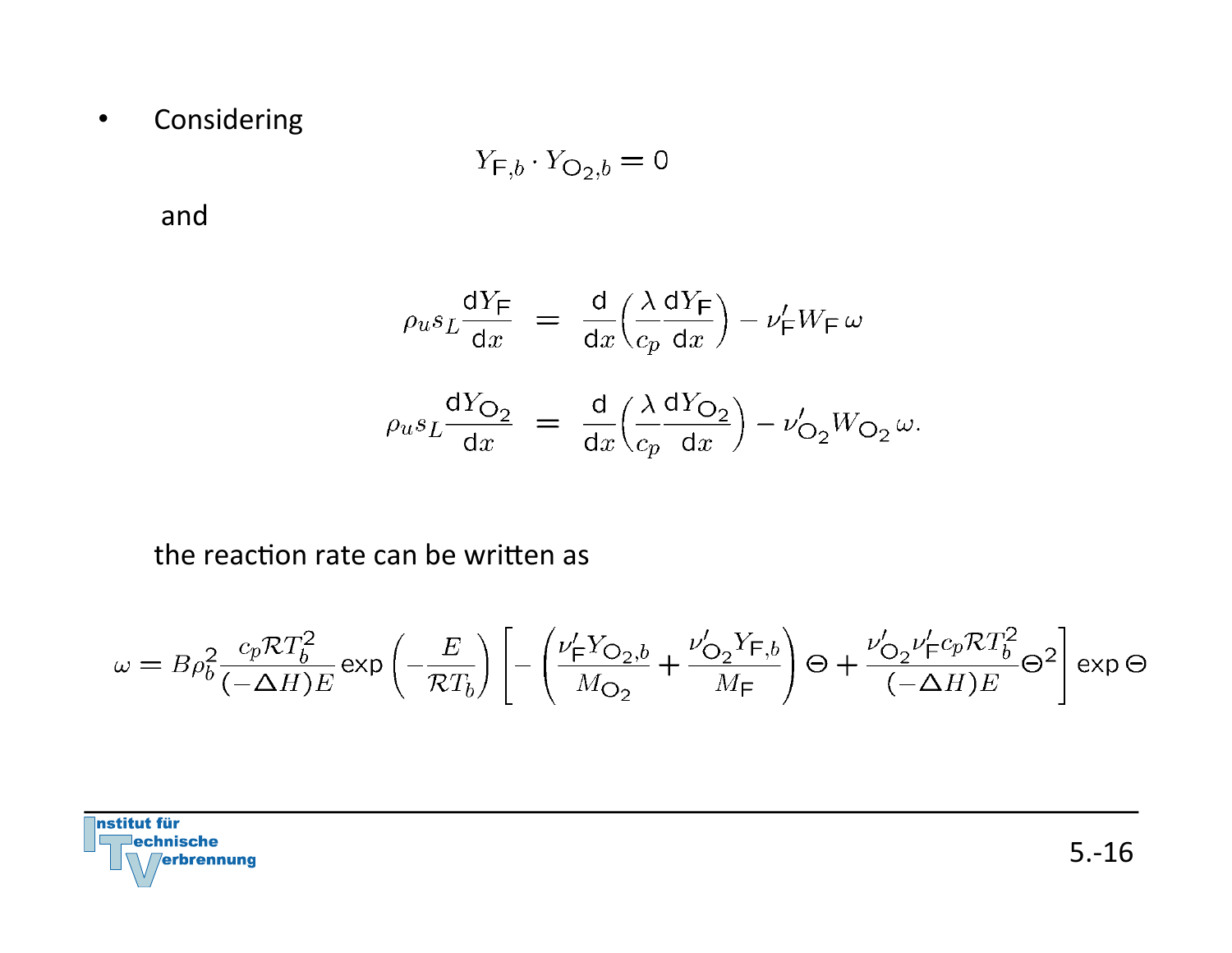• Integration yields

$$
\int_{T_i}^{T_b} \lambda \omega dT = \lambda_b \frac{\mathcal{R}T_b^2}{E} \int_{\Theta_i}^{0} w(\Theta) d\Theta
$$
\n
$$
= \frac{\lambda_b B \rho_b^2 c_p \mathcal{R}^2 T_b^4}{(-\Delta H)E} \exp\left(-\frac{E}{\mathcal{R}T_b}\right) \left[ \left(\frac{\nu_{\mathsf{F}}^{\prime} Y_{\mathsf{O}_2, b}}{M_{\mathsf{O}_2}} + \frac{\nu_{\mathsf{O}_2}^{\prime} Y_{\mathsf{F}, b}}{M_{\mathsf{F}}}\right) (1 + (\Theta_i - 1) \exp \Theta_i) \right]
$$
\n
$$
+ 2 \frac{\nu_{\mathsf{O}_2}^{\prime} \nu_{\mathsf{F}}^{\prime} c_p \mathcal{R} T_b^2}{(-\Delta H)E} \left(1 - \left(1 - \Theta_i + \frac{\Theta_i^2}{2}\right) \exp \Theta_i\right) \right]
$$

• Now a consideration is introduced which is obvious only for an asymptotic expansion for large activation energy and the matching process to adjust the solutions from the preheat zone and the reaction zone

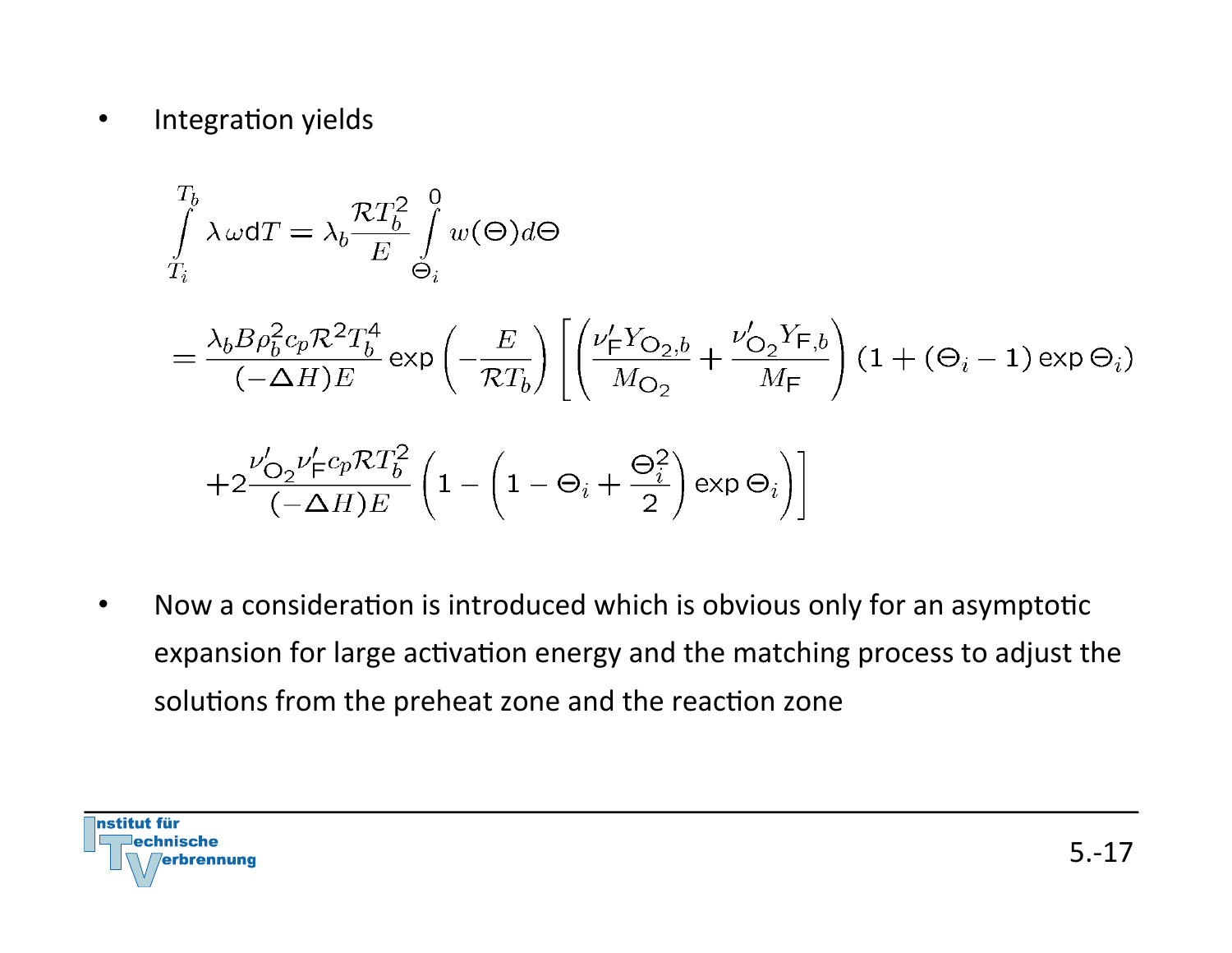- In the integral,  $\Theta_i$  is substituted by  $\Theta_u$ , which may be interpreted as the assumption that the solution of the reaction zone is valid far into the preheat zone
- That is equivalent with the physical conception that below the temperature  $T_{i}$ the integral  $T$  $\sim$

$$
\int_{T_i}^{T_b} \lambda \,\omega \mathrm{d}T = \lambda_b \frac{\mathcal{R}T_b^2}{E} \int_{\Theta_i}^{0} w(\Theta) d\Theta
$$

is negligible because of the strong dependence of the reaction rate on temperature for which reason it makes no difference whether integration is performed between  $T_i$  and  $T_b$  or  $T_u$  and  $T_b$ 

Since  $\Theta_{\mu}$  takes large negative values for large activation energies, in all terms containing  $\exp \Theta_u$ ,  $\Theta_u$  will finally be replaced by - $\infty$ , so that they disappear

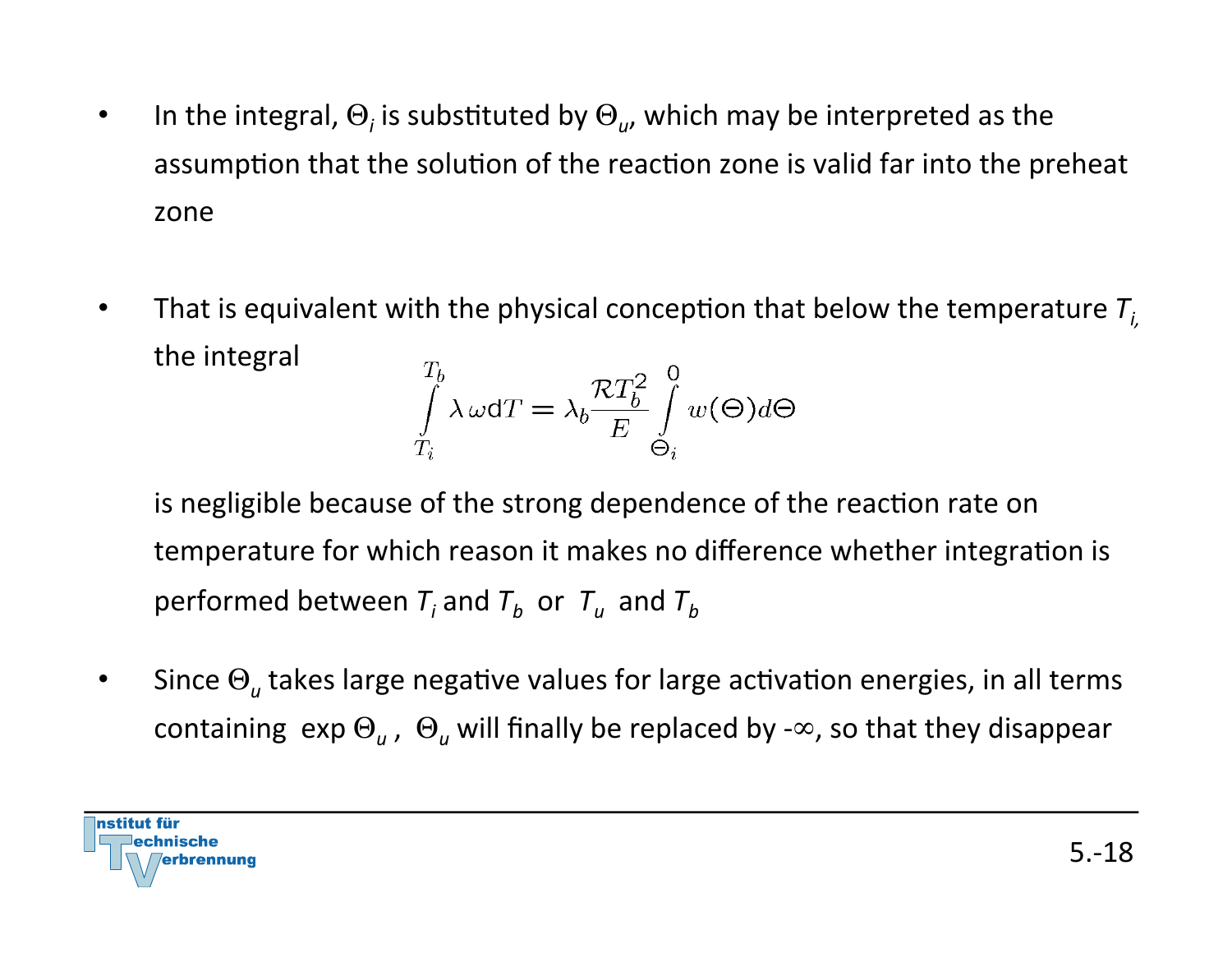• On the other hand, on the left hand side of

$$
\frac{c_p \rho_u s_L}{\lambda_i} (T_i - T_u) = \sqrt{2 \frac{(-\Delta H)}{\lambda_i^2} \int\limits_{T_i}^{T_b} \lambda \omega(T) dT}
$$

 $T_i$  is replaced by  $T_b$  and  $\lambda_i$  by  $\lambda_b$ 

- This implies the concept that the reaction zone is so thin, that the preheat zone stretches until  $T_b$  and that  $T_i$  is hardly distinguishable from  $T_b$
- The equation above then reads

$$
\rho_u s_L = \sqrt{2 \frac{B \rho_b^2 \lambda_b \mathcal{R}^2 T_b^4}{c_p (T_b - T_u)^2 E^2} \exp\left(-\frac{E}{\mathcal{R} T_b}\right) S}
$$

with 

$$
S = \frac{\nu'_{\mathsf{F}} Y_{\mathsf{O}_2, b}}{M_{\mathsf{O}_2}} + \frac{\nu'_{\mathsf{O}_2} Y_{\mathsf{F}, b}}{M_{\mathsf{F}}} + \frac{2 \nu'_{\mathsf{O}_2} \nu'_{\mathsf{F}} c_p \mathcal{R} T_b^2}{(-\Delta H) E}.
$$

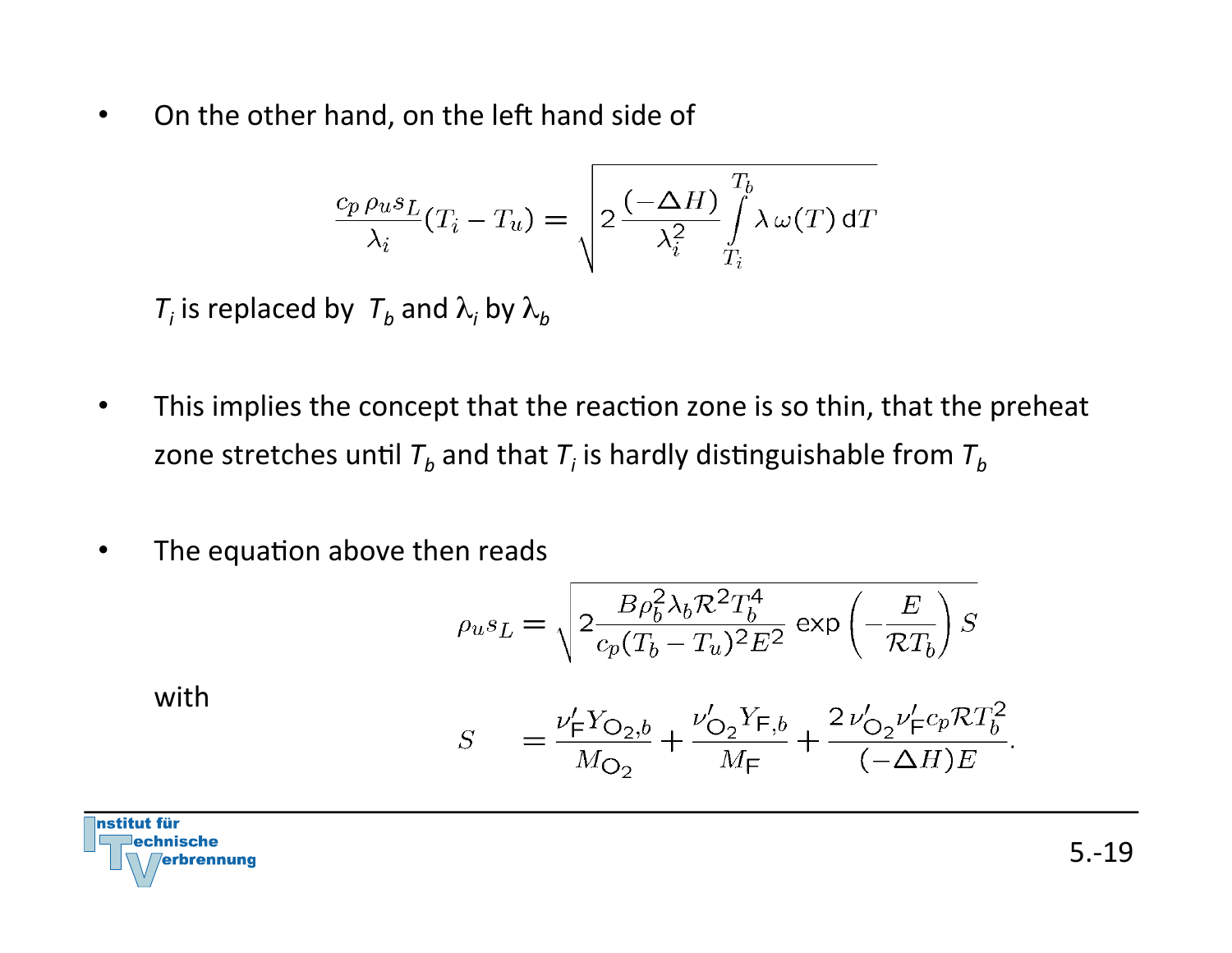- The contribution of the individual terms in S depends strongly on the equivalence ratio  $\phi$ 
	- In very lean or very fat mixtures, respectively,  $Y_{O_2,b}$  or  $Y_{F,b}$  are large, while both vanish for stoichiometric mixtures
	- Therefore in stoichiometric mixtures, the last term is predominant

• It follows  
\n
$$
S = \begin{cases}\n\frac{\nu'_{\mathsf{F}} Y_{\mathsf{O}_2, b}}{M_{\mathsf{O}_2}} & \text{für } \phi \ll 1, \\
\frac{2 \nu'_{\mathsf{O}_2} \nu'_{\mathsf{F}} c_p \mathcal{R} T_b^2}{(-\Delta H) E} & \text{für } \phi = 1, \\
\frac{\nu'_{\mathsf{O}_2} Y_{\mathsf{F}, b}}{M_{\mathsf{F}}} & \text{für } \phi \gg 1.\n\end{cases}
$$

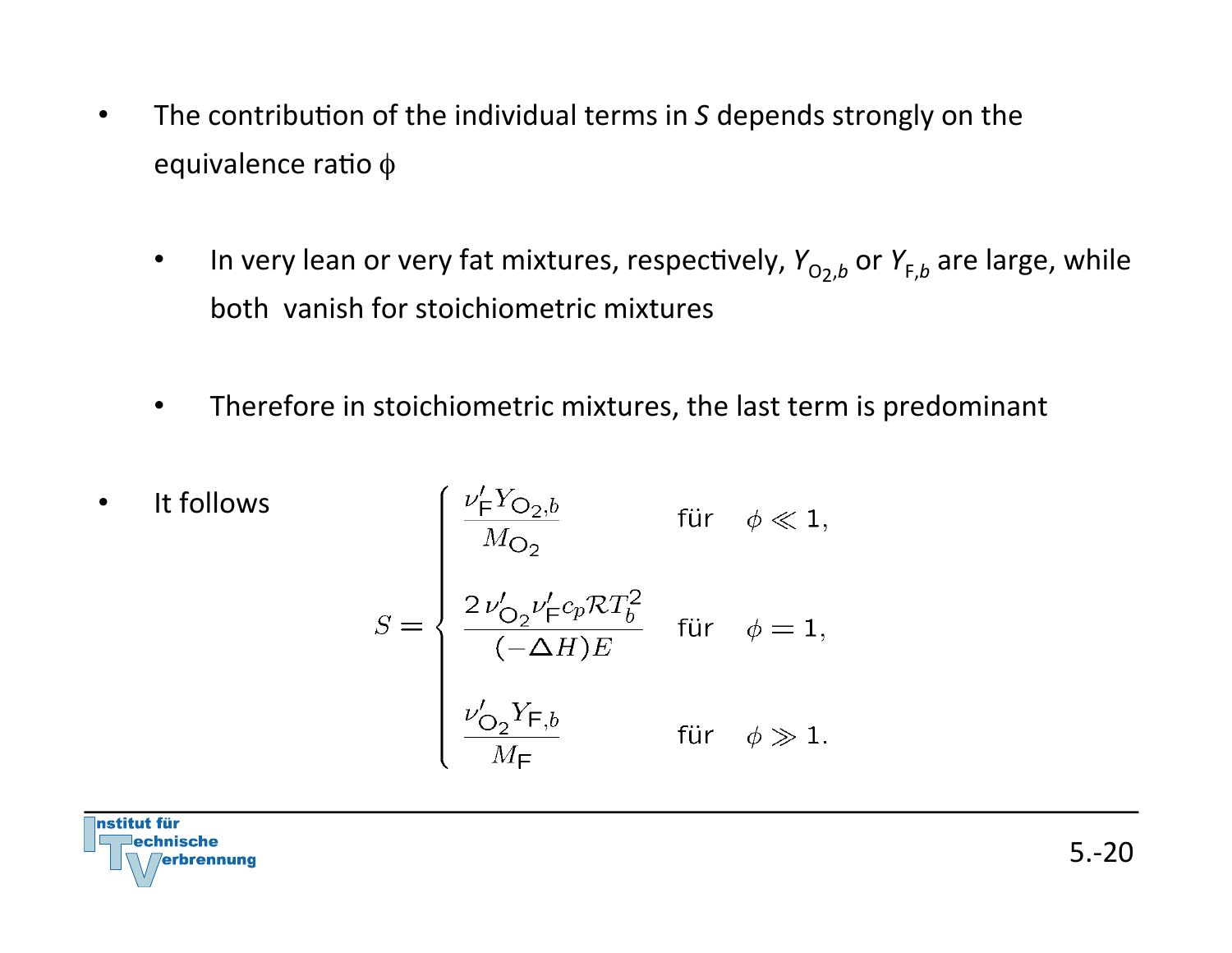- Finally the assumptions introduced should be summarized:
	- 1. In the preheat zone the reaction rate is neglected
	- 2. In the reaction zone the convective term is neglected
	- 3. The reaction rate is approximated by an expansion around  $T_b$ , only the exponential term is expanded. Material properties are set constant and are evaluated at  $T_h$
	- 4. The integration over the reaction zone leads to an expression that correspond to an integral between the limits  $T = -\infty$  and  $T = T_h$
	- 5. Using the solution from the preheat zone, the ign. temperature  $T_i$  is set equal to  $T_h$

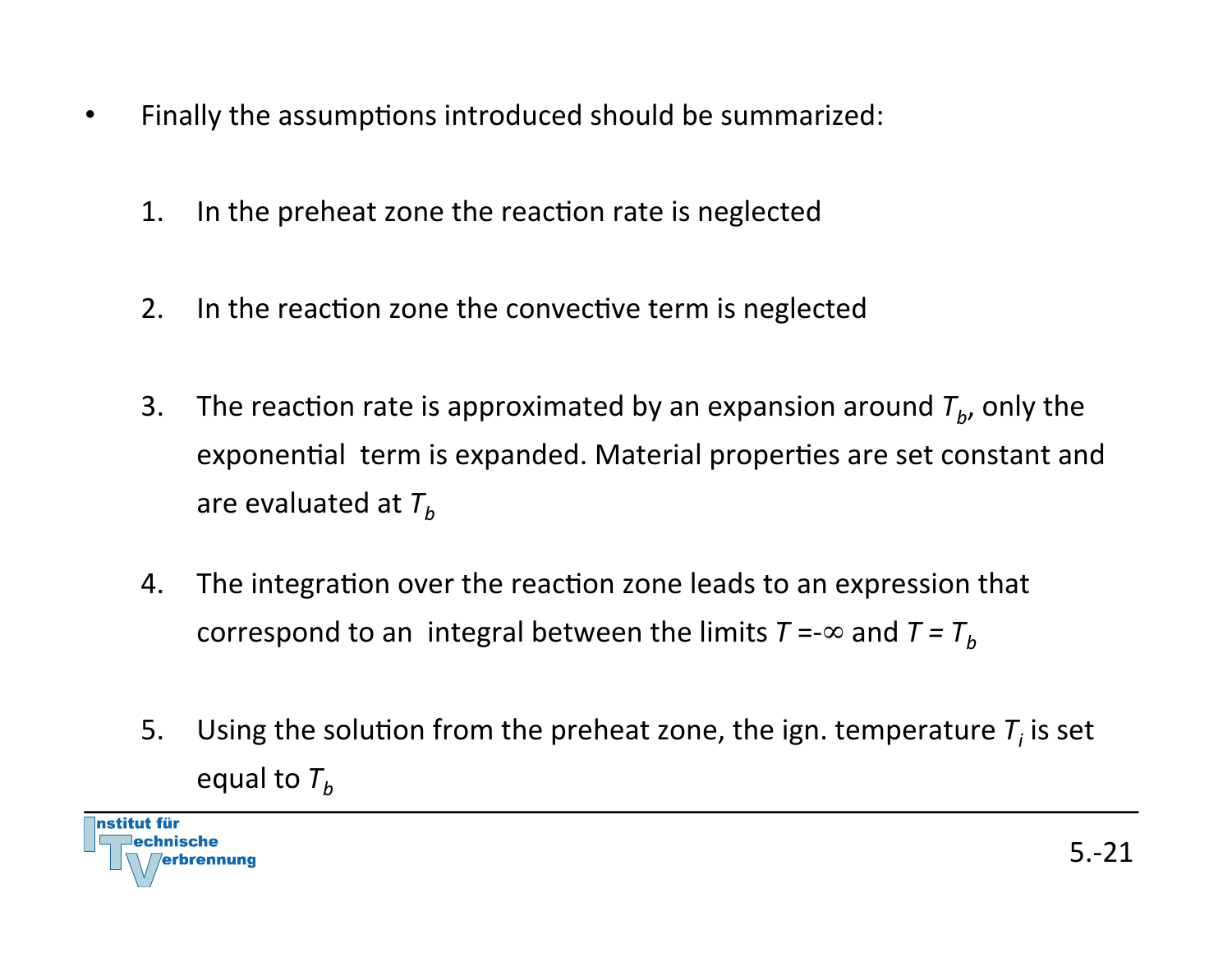Originally the thermal flame theory of Zeldovich and Frank-Kamenetzki was not derived for reaction rates in the form of

 $\nu'_F F + \nu'_{O_2} O_2 \rightarrow \nu''_P P$ .

being of 1st order both for the fuel and the oxidizer

- Rather, several solutions were derived for the reaction rate of 0th, 1st and 2nd order
- The comparison with the result resented here shows that a reaction of 1st order is conform with a very fat or very lean mixture, for which the abundant component governs the conversion rate
- In contrast, the stoichiometric mixture relates to a reaction of 2nd order, since here both components are rate determining

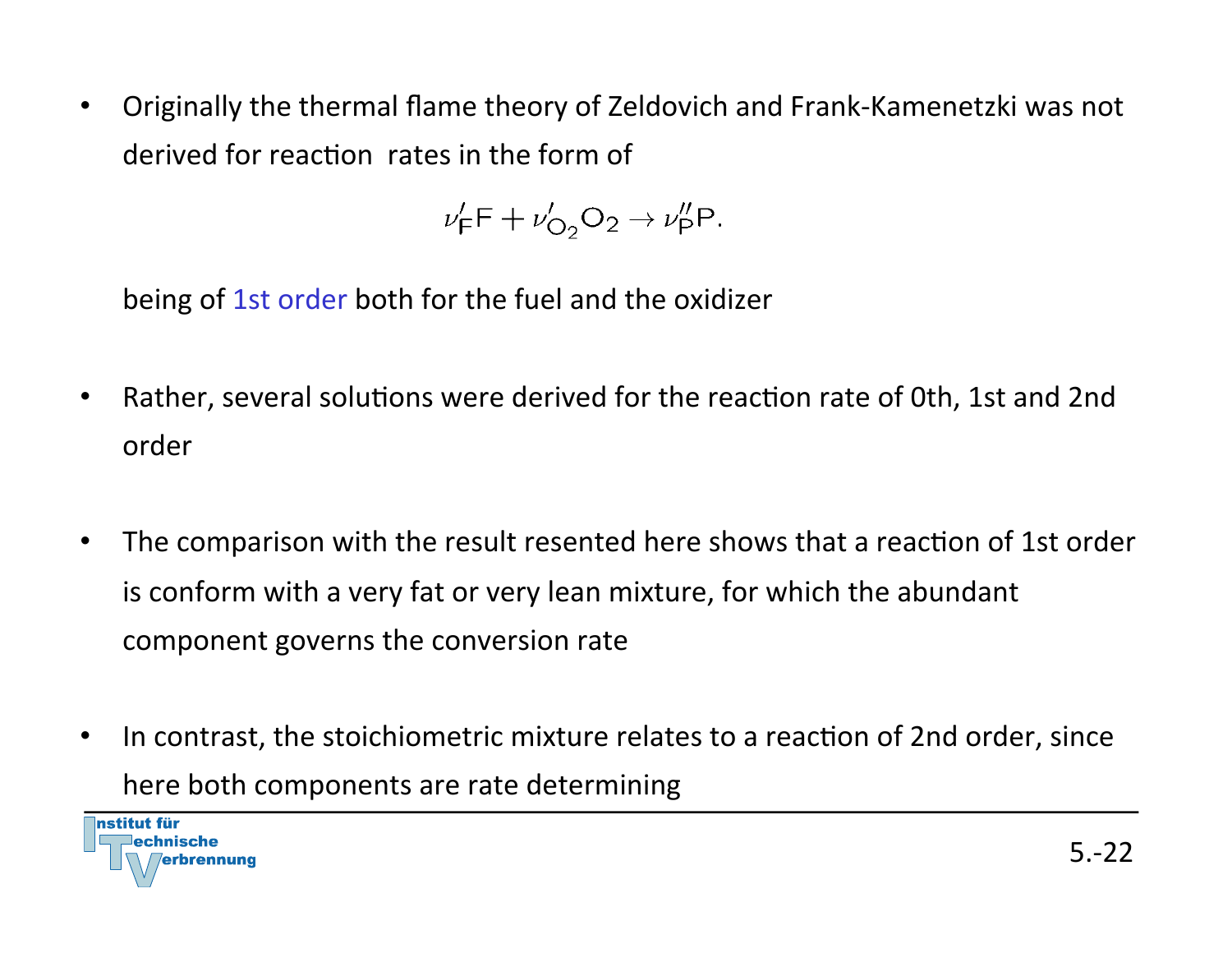## **Flame Thickness and Flame Time**

- Previously, we have identified the burning velocity  $s<sub>l</sub>$  as an eigenvalue of the problem, which results from the solution of the one-dimensional balance equations
- Under the assumption of a one-step reaction, in which only a chemical time scale has been introduced, and with the assumption of Le =  $a/D = 1$  and

$$
\rho_u s_L = \sqrt{2 \frac{B \rho_b^2 \lambda_b \mathcal{R}^2 T_b^4}{c_p (T_b - T_u)^2 E^2}} \exp\left(-\frac{E}{\mathcal{R} T_b}\right) S
$$

$$
S = \frac{\nu_{\mathsf{F}}^{\prime} Y_{\mathsf{O}_2, b}}{M_{\mathsf{O}_2}} + \frac{\nu_{\mathsf{O}_2}^{\prime} Y_{\mathsf{F}, b}}{M_{\mathsf{F}}} + \frac{2 \nu_{\mathsf{O}_2}^{\prime} \nu_{\mathsf{F}}^{\prime} c_p \mathcal{R} T_b^2}{(-\Delta H) E}
$$

one obtains a relation for  $s_l$ . which combines the parameters diffusivity and

chemical time as

$$
s_L = \sqrt{D/t_c}
$$

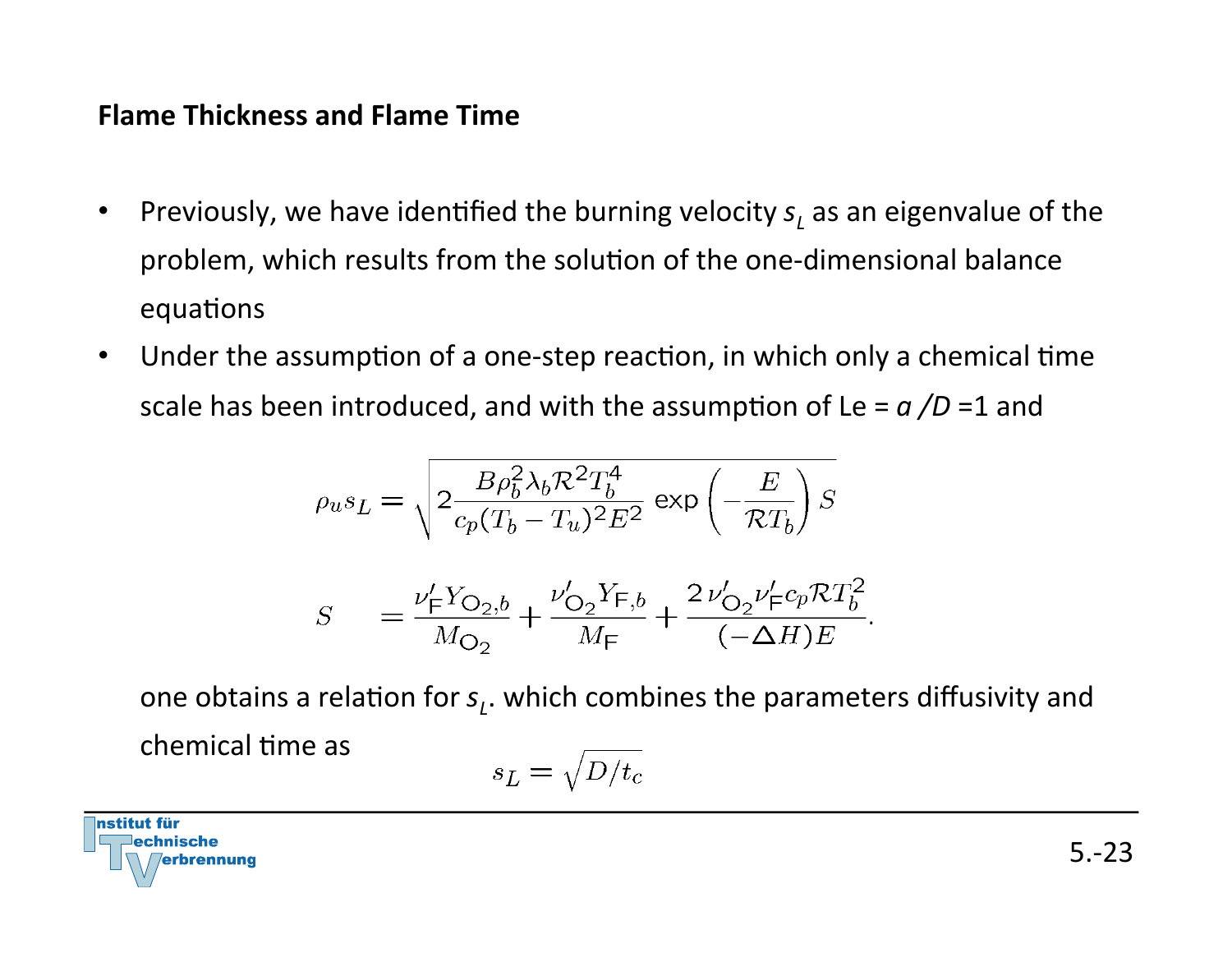• Here the thermal diffusivity *D* determined with  $\rho = \rho_u$  and  $\lambda = \lambda_b$  is defined as 

$$
D = \frac{\lambda_b}{\rho_u c_p}
$$

while the chemical time is given by

$$
t_c = \frac{\rho_u E^2 (T_b - T_u)^2}{2 B \rho_b^2 (\mathcal{R} T_b^2)^2 S} \exp\left(\frac{E}{\mathcal{R} T_b}\right)
$$

• The square of the Zeldovich number, defined by

$$
\mathsf{Ze} = \frac{E(T_b - T_u)}{\mathcal{R}T_b^2}
$$

appears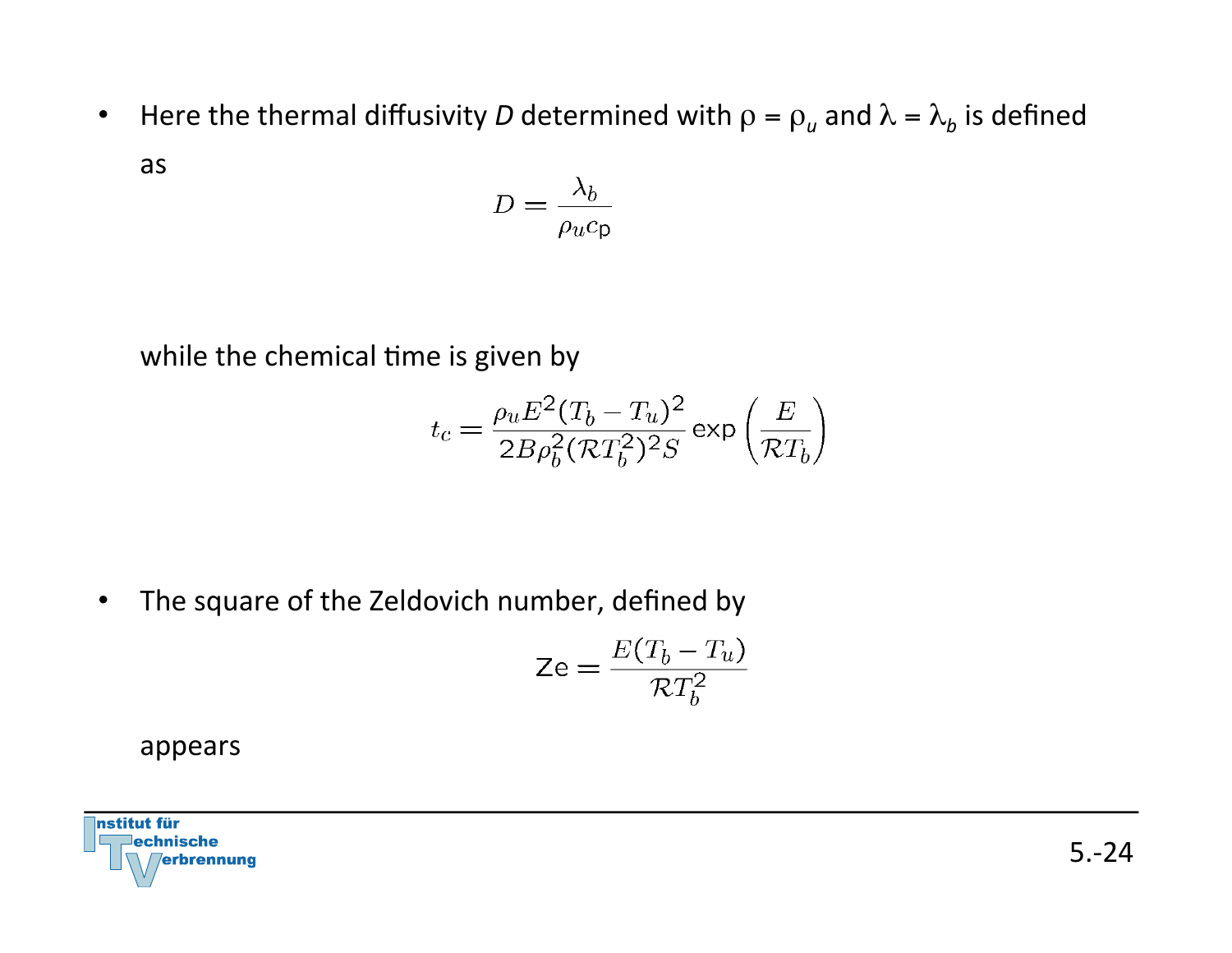Since Ze is of the order of 10, the chemical time  $t_c$  is by two orders of magnitude larger than a chemical time, which, irrespective of the density ratio  $\rho_{\mu}/\rho_{b}$ , would be calculated from the reaction rate, for example for very lean flames  $\phi \gg 1$  as the inverse of

$$
B\frac{\rho Y_{\text{O}_2}}{M_{\text{O}_2}} \exp(\frac{-E}{\mathcal{R}T}) \quad \text{bei} \quad T = T_b, \, \rho = \rho_b, \, Y_{\text{O}_2} = Y_{\text{O}_2, b}
$$

- Obviously,  $t_c$  is no time, which is solely determined by chemistry
- $t_c$  incorporates the structure of the flame also
- This will become apparent, if from dimensional arguments one defines the flame thickness as

$$
\ell_F = \frac{D}{s_L} = \frac{\lambda_b}{c_{\mathsf{p}} \rho_u s_L}
$$

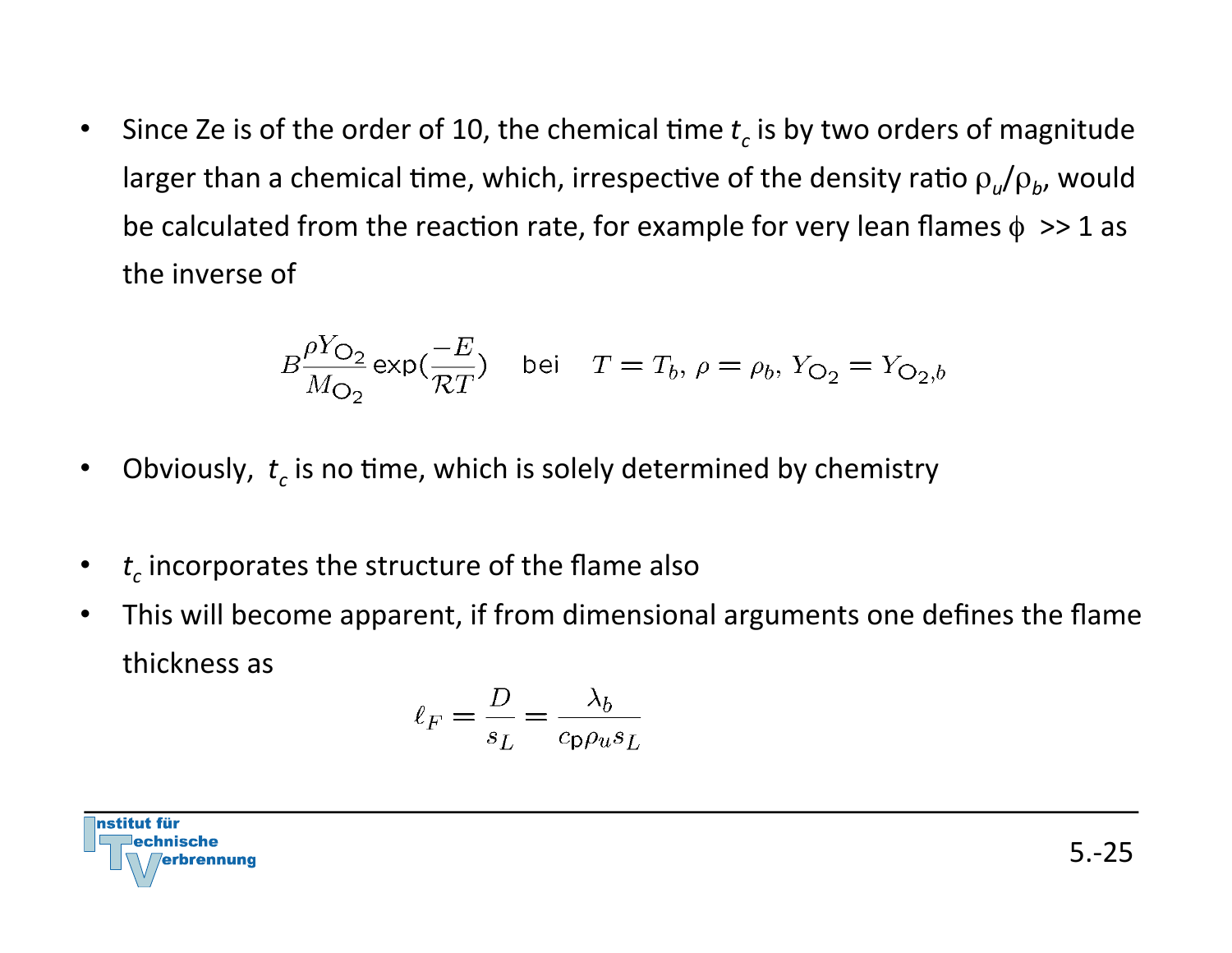Then, one can further introduce the flame time

$$
t_F=\frac{\ell_F}{s_L}
$$

- This is the time, which the flame front requires, to propagate the distance of the thickness of the flame
- The comparison between  $s_L = \sqrt{D/t_c}$  and  $\ell_F = \frac{D}{s_L} = \frac{\lambda_b}{c_{\text{p}} \rho_u s_L}$  up to  $t_F = \frac{\ell_F}{s_L}$

shows, that  $t_c$  is equal to the flame time

$$
t_c = \frac{D}{s_L^2} = \frac{\ell_F}{s_L} = t_F
$$

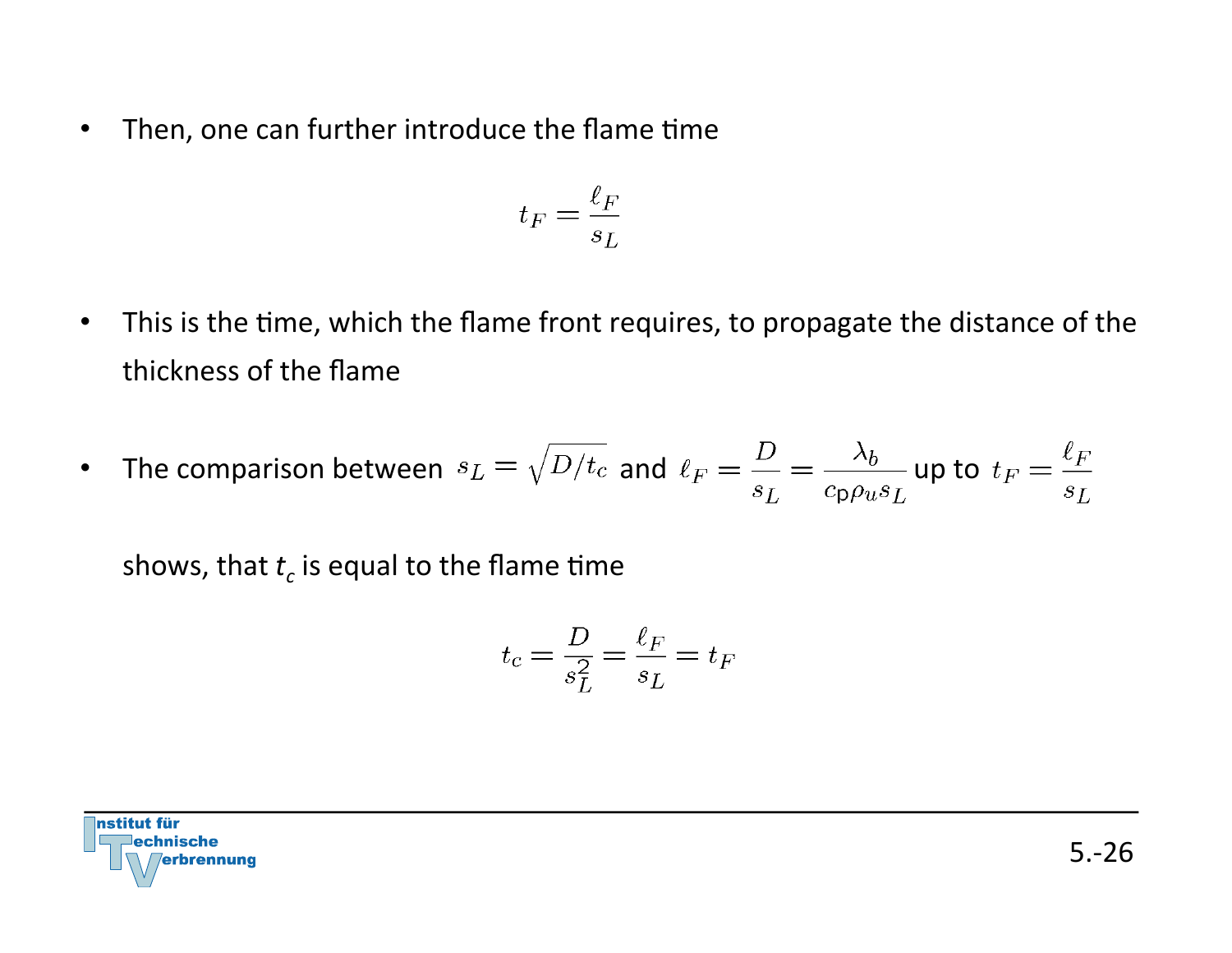- The flame thickness can be descriptively constructed from the temperature profile  $\overline{T}$
- If one attaches a tangent to the turning  $T_{\kappa}$ . point of the temperature profile and determines the intersection with the horizontal line at  $T_u$  and  $T_b$ , at the abscissa the flame length can be taken
- $T_u$  $\ell_F$  $\boldsymbol{x}$

If one substitutes in  $\frac{\mathrm{d}T}{\mathrm{d}x} = \frac{c_p \rho_u s_L}{\lambda} (T - T_u).$ 

the left hand side by  $(T_b - T_u)/\ell_F$  and evaluates the right side at  $T=T_b$ , one

obtains 

$$
\ell_F = \frac{D}{s_L} = \frac{\lambda_b}{c_{\text{p}} \rho_u s_L}
$$

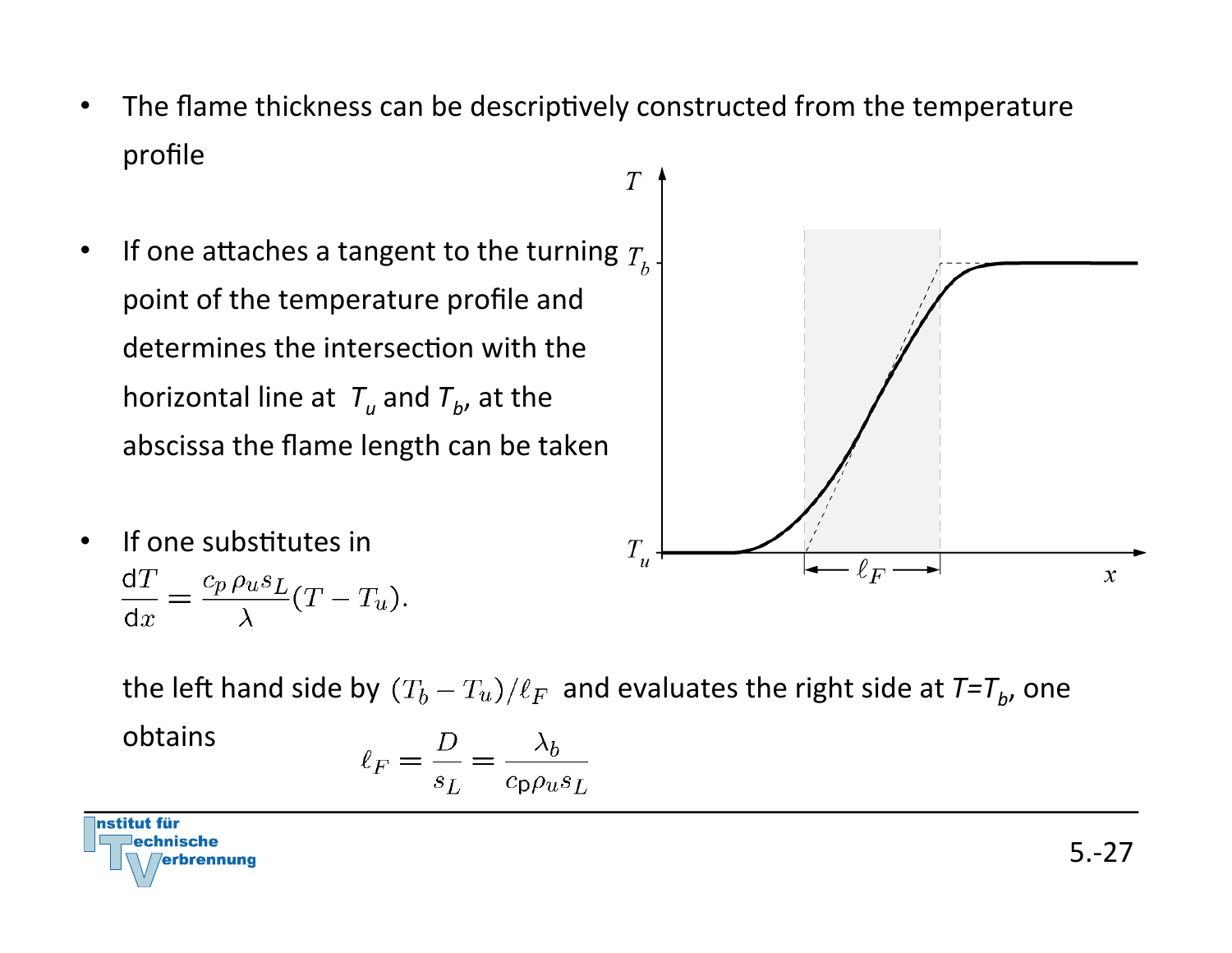• Below, we will introduce a normalized coordinate

$$
x^* = \rho_u s_L \int\limits_0^x \frac{c_p}{\lambda} \mathrm{d}x
$$

which eliminates all properties from the temperature equation, as will be shown with 

$$
\frac{\mathrm{d}T}{\mathrm{d}x} = \frac{\mathrm{d}^2T}{\mathrm{d}x^2} + \omega
$$

• This suggests

$$
\rho_u s_L \int\limits_0^{\ell_F} \frac{\lambda}{c_p} \mathrm{d}x = 1.
$$